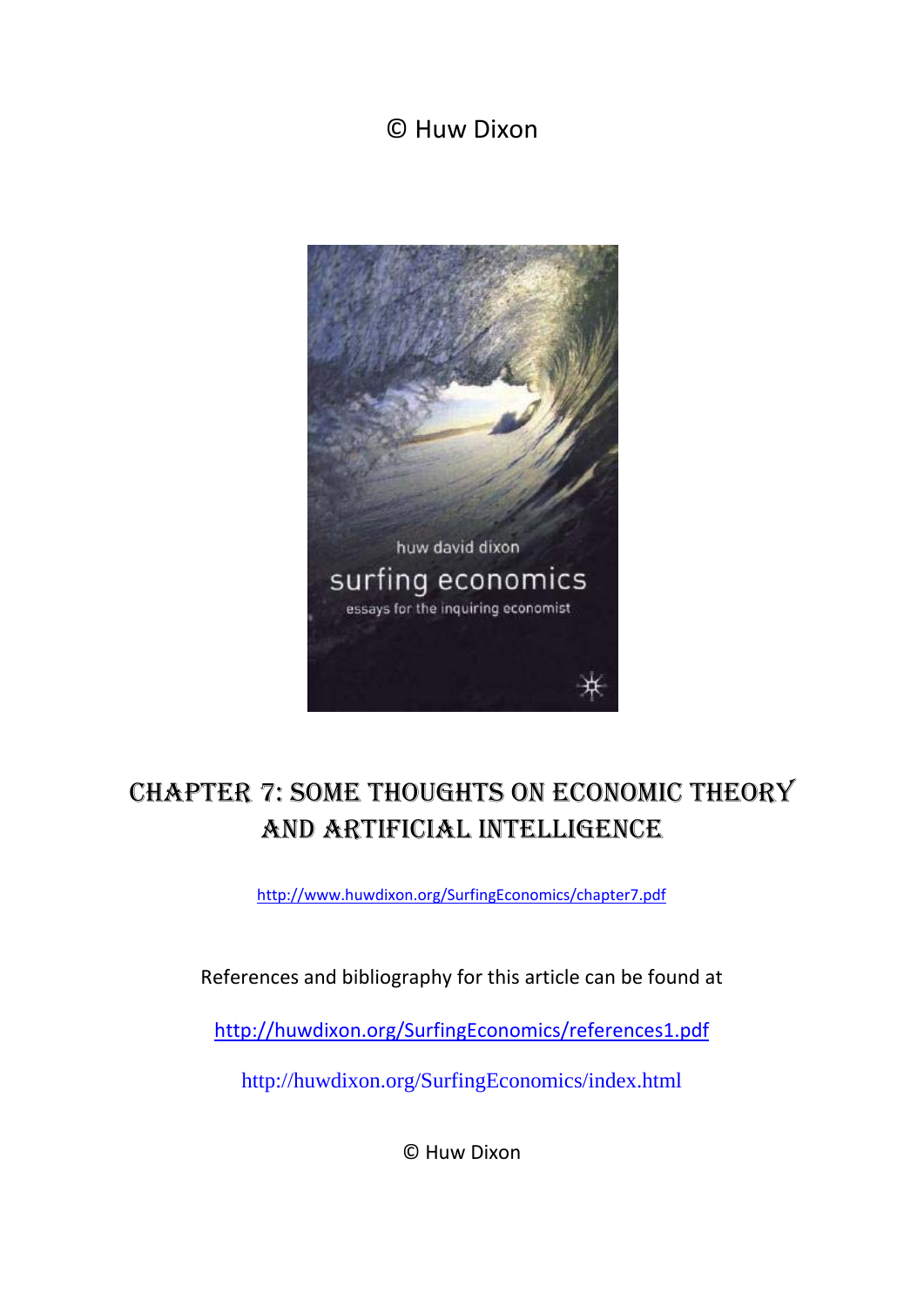#### **Chapter 7: Some Thoughts on Economic Theory and Artificial Intelligence**

#### **7.1 Introduction.**

In this chapter I will offer some thoughts on the potential contribution of Artificial Intelligence (AI) to economic theory. I write as someone who is at present an orthodox economic theorist and who has only recently been introduced to the ideas and achievements of modern artificial intelligence. My overall impression is that artificial intelligence does have a potential to offer economic theory, both in terms of providing a fruitful perspective from which to view currently problematic issues, and through raising new and interesting problems that have been hitherto marginalized or ignored.

 In my view, the main potential contribution of artificial intelligence to economic theory lies in providing a practical methodology for modelling reasoning, and hence rationality. Economic decision-making is one of many human activities which can be said to display 'intelligence', since it involves potentially complex reasoning and problem-solving. Artificial intelligence is a branch of computing which aims to design machines which can perform such 'intelligent' activities; as such, it has much to say about how humans go about solving problems. There now exists a wide body of research on artificial intelligence in a variety of applications which may well prove useful to economic theorists.

 However, the current orthodox approach of economic theory to rationality is wellestablished and simple. Advocates of artificial intelligence need to demonstrate clearly why there is a need to change perspective, and how it will pay off in terms of theoretical understanding. Therefore in Section 7.2 I explore both the current orthodox model of 'rationality without reasoning', and in particular I consider to what extent it can be extended to embrace 'bounded rationality'. As I will argue, I believe that by generalizing strict optimization to approximate optimization we can maintain the simplicity of the current orthodoxy without needing explicitly to model problemsolving with artificial-intelligence techniques. In section 7.3 I take the more positive approach of considering how artificial-intelligence techniques can make a useful contribution in modelling the behaviour of economic agents in complex decision situations. In particular, I describe the use of finite automata to model the complexity of strategies, and also the issues arising from the choice of strategies. To put matters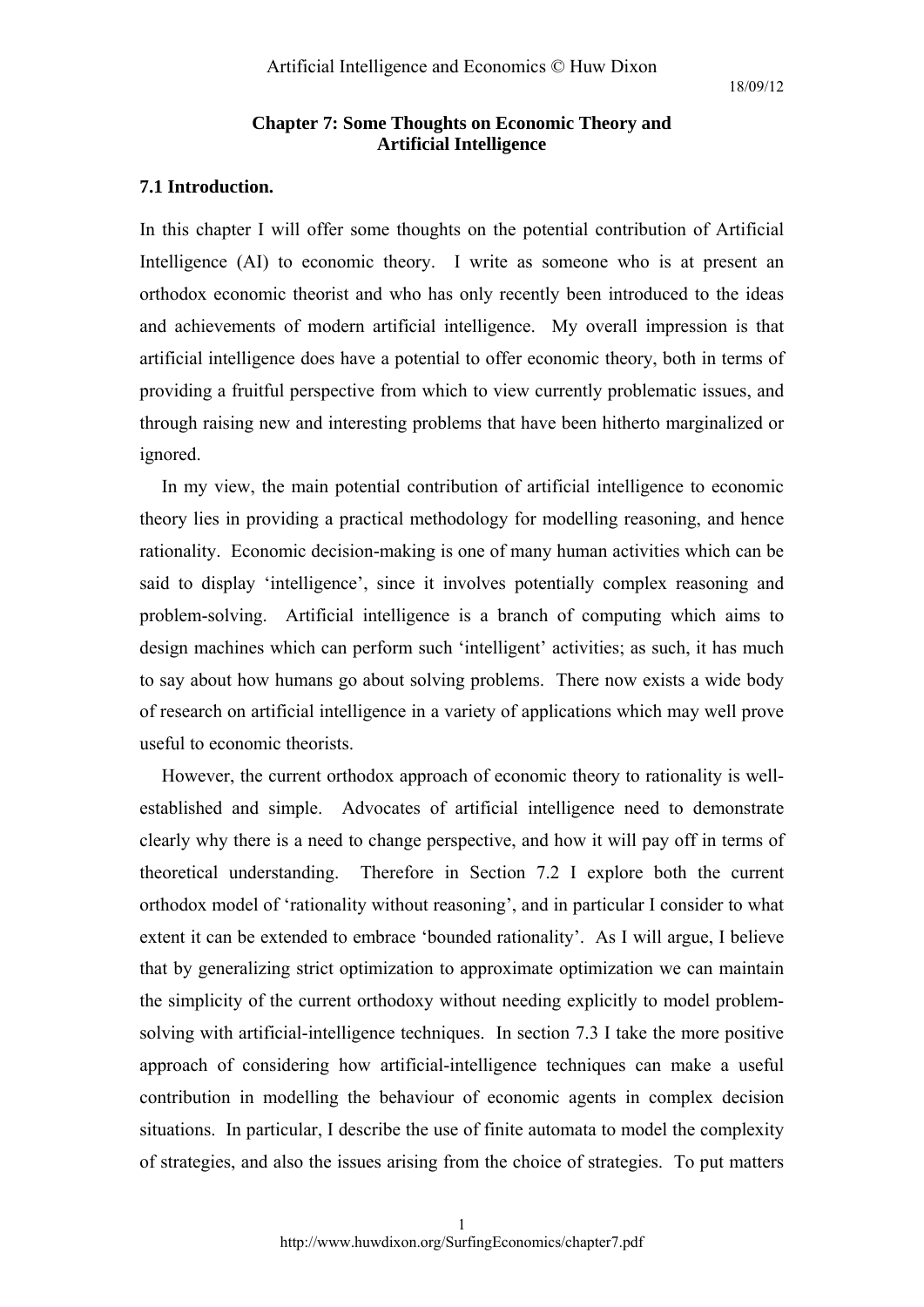very simply, insofar as agents tend to 'get things right' in the sense of choosing an action or solution close to the optimum, we (as economists) need not really worry about how the decision is arrived at. The role for artificial intelligence seems to me to have the greatest potential in situations where agents make mistakes. This potential is, of course, of great relevance to the study of disequilibrium, an area of economics that has proven notoriously difficult within the orthodox model of rationality. Lastly, in Section 7.4, I consider the implications of modelling reasoning in strategic environments. Insofar as the method of solving a problem might influence the action you choose, reasoning itself can be a method of precommitment. This is illustrated in the context of Cournot duopoly.

 I would like to acknowledge my debt to the writings of Herbert Simon: whilst I have not referenced his works explicitly or in detail, his ideas were formative in my education and have clearly influenced the way I look at things.

# **7.2 Orthodox Economic Rationality: Rationality without Reasoning**

At the heart of orthodox economics beats a model of rationality. The economic conception of rationality has become embodied by the mathematical theory of constrained optimization. Put at its simplest, a rational agent is conceived of as choosing the best option open to him, given his constraints. The historical basis of this lies in utilitarianism, and in particular the Utilitarian psychology of individual action, which saw mankind placed 'under the governance of two sovereign masters, pain and pleasure' (Bentham, (1789, p. 33)). Although more recently economics has eschewed utilitarian psychology due to problems of measurement of cardinal utilities, the notion of maximization itself has become, if anything, more central. If we consider the salient features of economic rationality, three points are worth highlighting in the present context.

 (1) There is no modelling of reasoning. The process or procedure of reasoning is viewed as unimportant in itself, and the outcome inevitable. If a solution (maximum) exists, then the rational agent will arrive at that solution; agents costlessly choose their best option.

 (2) Technical assumptions are made to ensure that a well-defined maximum exists. This usually involves two sorts of assumptions: first, to ensure that a well-defined continuous objective function can be specified; second, to ensure that the agents'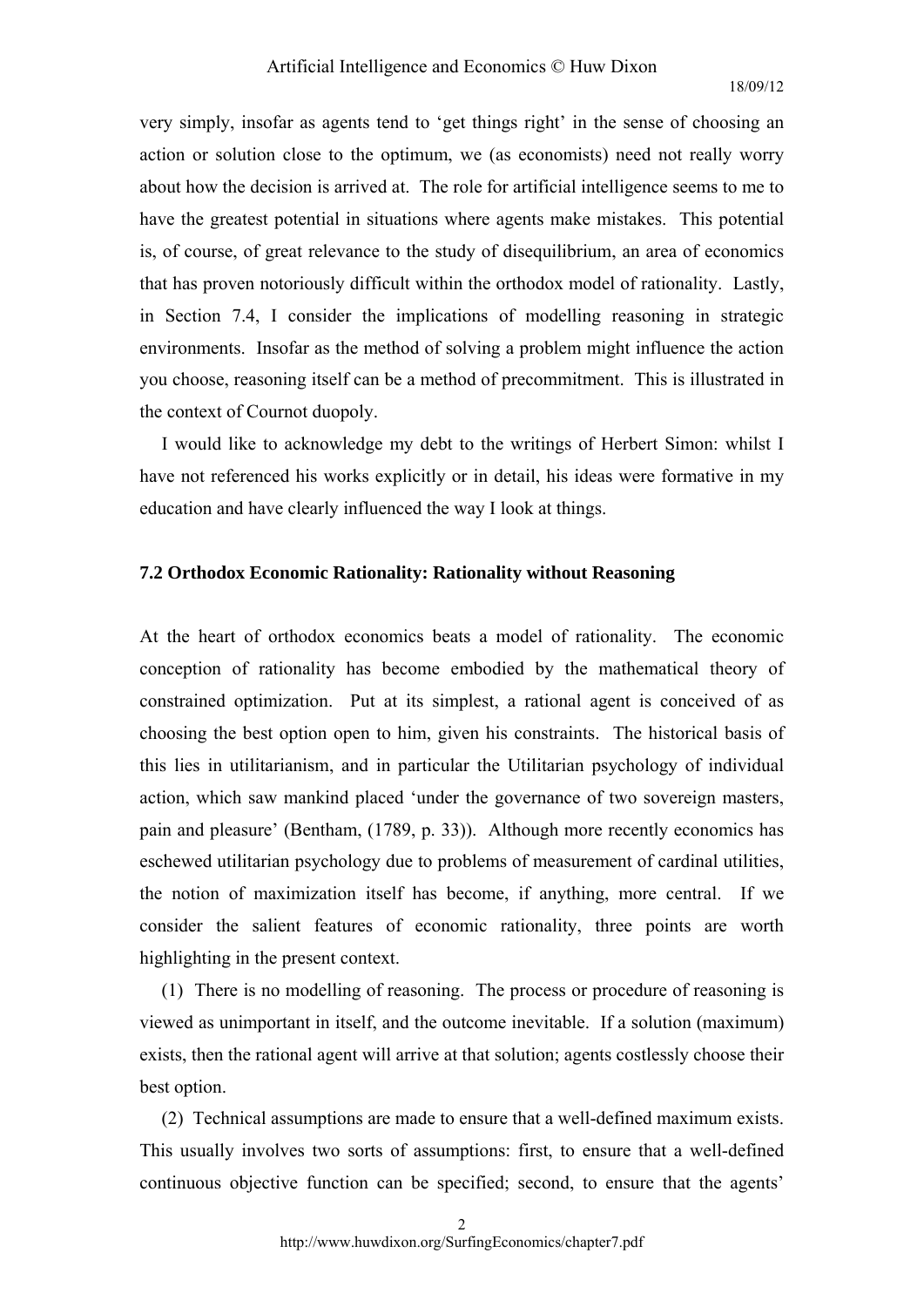choice set is compact<sup>1</sup>. It is often easy to forget how many assumptions are made by economists just to ensure both of these criteria are satisfied, so as to ensure the existence of a maximum.

 (3) If it is not possible to impose plausible restrictions to ensure the existence of well-defined maximum, there exists no obvious, typical, or generally accepted solution to the problem.

 Let us illustrate this with reference to standard consumer theory. A household is assumed to have preferences over possible outcomes, which are taken to be suitably defined bundles of commodities which it might consume. These preferences are 'represented' by a utility function, which assigns to each bundle a real number, with the property that bundles which are preferred have higher numbers. If we turn to the first issue, a well-defined utility function is ensured by four assumptions: (i) the 'sanity clause' of reflexivity that each bundle is at least as good as itself; (ii) that preferences are complete, so that any two bundles can be compared to each other; (iii) that preferences are transitive, so that if A is preferred to B, and B to C, then A is preferred to C; (iv) continuity, so that if one bundle is strictly preferred to another, there, there is a bundle in between that is also strictly preferred. It should be noted that the assumptions of transitivity and continuity in particular are required only for mathematical reasons, rather than any fundamental notions of rationality. The second issue of compactness is rather easier to ensure: the household is restricted to choosing its utility-maximizing bundle from its budget set, which is closed and bounded (at least if all prices are strictly positive).

 The main feature of the orthodox model of economic rationality is that there is no modelling of the reasoning processes of agents, or of how decisions are reached. The formal maximization process is simply stated, and if a maximum exists it is assumed that an action yielding the maximum is chosen. This can be seen as a model of rationality without reasoning, a 'black box' or even 'empty box' approach to behaviour. The great attraction of the approach is that it means that economic theory can largely ignore the potentially complex and diverse processes of reasoning and decision-making underlying the behaviour of individual economic agents and organizations. This yields a very simple model of rationality. Whilst it has been criticized for its very simplicity, in that it ignores much real-world complexity, it has certainly delivered results and proven itself in many contexts.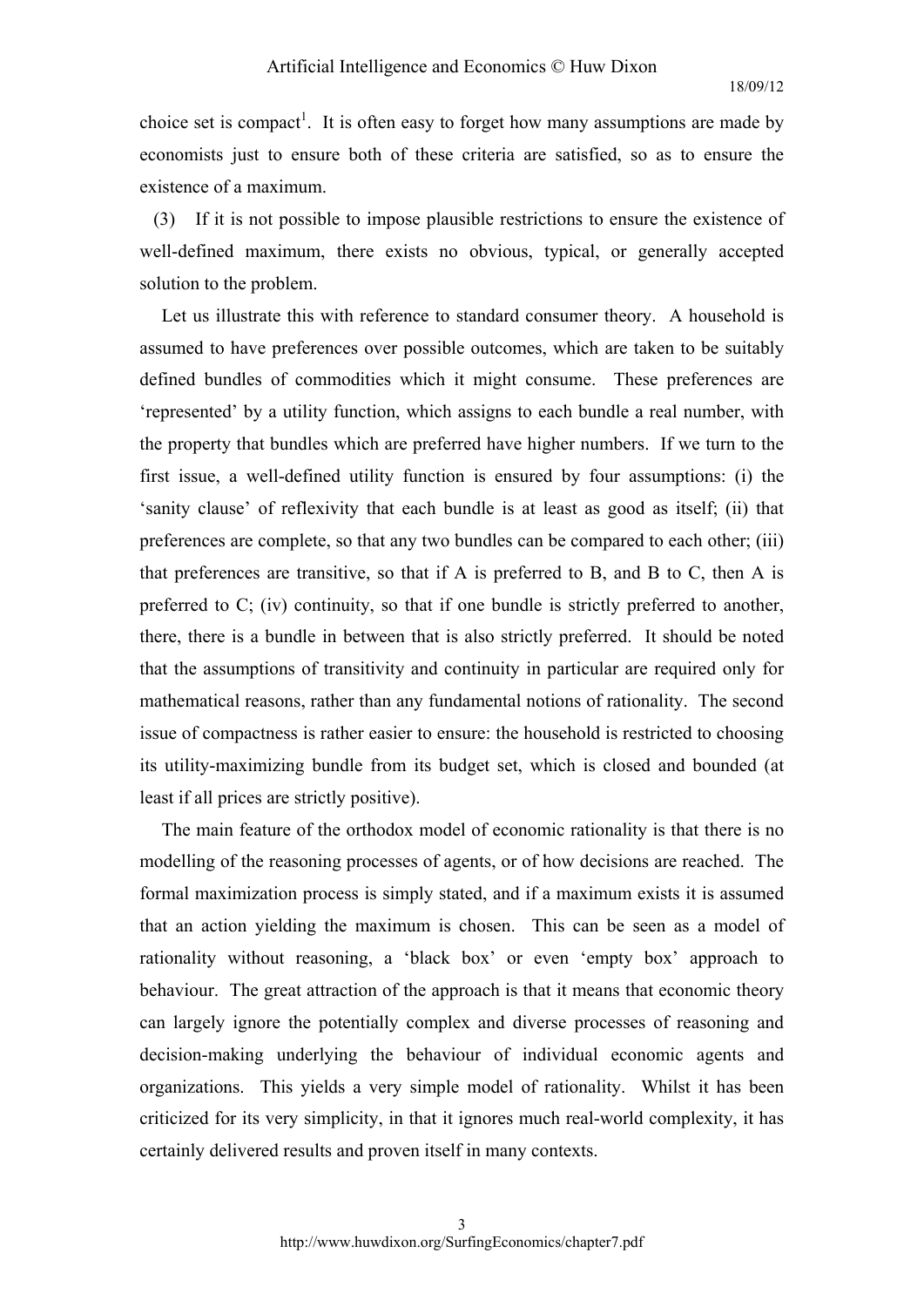In order to convince economists of its value, advocates of artificial intelligence need to demonstrate that there is both a clear need and payoff to model reasoning itself.

 Whilst simplicity is perhaps the most cogent defence of orthodox economic rationality, another important defence is that it can easily be extended to encompass bounded rationality. Given that some economic environments are complex and uncertain, so that strictly defined optimizing may be inappropriate, it still may be unnecessary to deviate from the orthodox model. Whatever line of reasoning, search procedure, or algorithm agents may use, rational agents may be reasonably assumed to get 'near' to the strictly defined optimum. A very simple way to model this is to assume that agents ε-optimize: they choose an action that yields them within ε of their best payoff. Let us specify this a little more formally. Suppose that an agent chooses an action, a, that is chosen from the closed interval [0,A], and that its payoff function  $U_i$ :[0,A]  $\rightarrow$  R is continuous. Then there exists a maximum, U<sup>\*</sup>, which is yielded by some a\*:

$$
a^* = \text{argmax } U(a)
$$

This is depicted in Fig. 7.1, where the optimal a\* is assumed unique. It might be argued that in a particular context the agent will not be willing or able to inevitably choose a\*.

#### *Figure 7.1* ε-Optimization

Rather, the agent might adopt some heuristic search procedure or rule of thumb that might get reasonably close to optimum in terms of payoff. The details of the precise line of reasoning taken need not (it can be argued) concern the economist. Rather, whatever the route taken, the agent can be said to be ε-maximizing, or choosing actions which yield payoffs within ε of the maximum. Given the continuity of U(.), there will in general be a set of such acceptable solutions, defined for  $\varepsilon > 0$  by:

$$
A^{\varepsilon} = \{a \in [0, A]: U(a) \ge U(a^*) - \varepsilon\}
$$

This set is depicted in Fig. 7.1. Two points need making. Firstly, the concept of εmaximization is a generalization of strict optimization: a\* is always an acceptable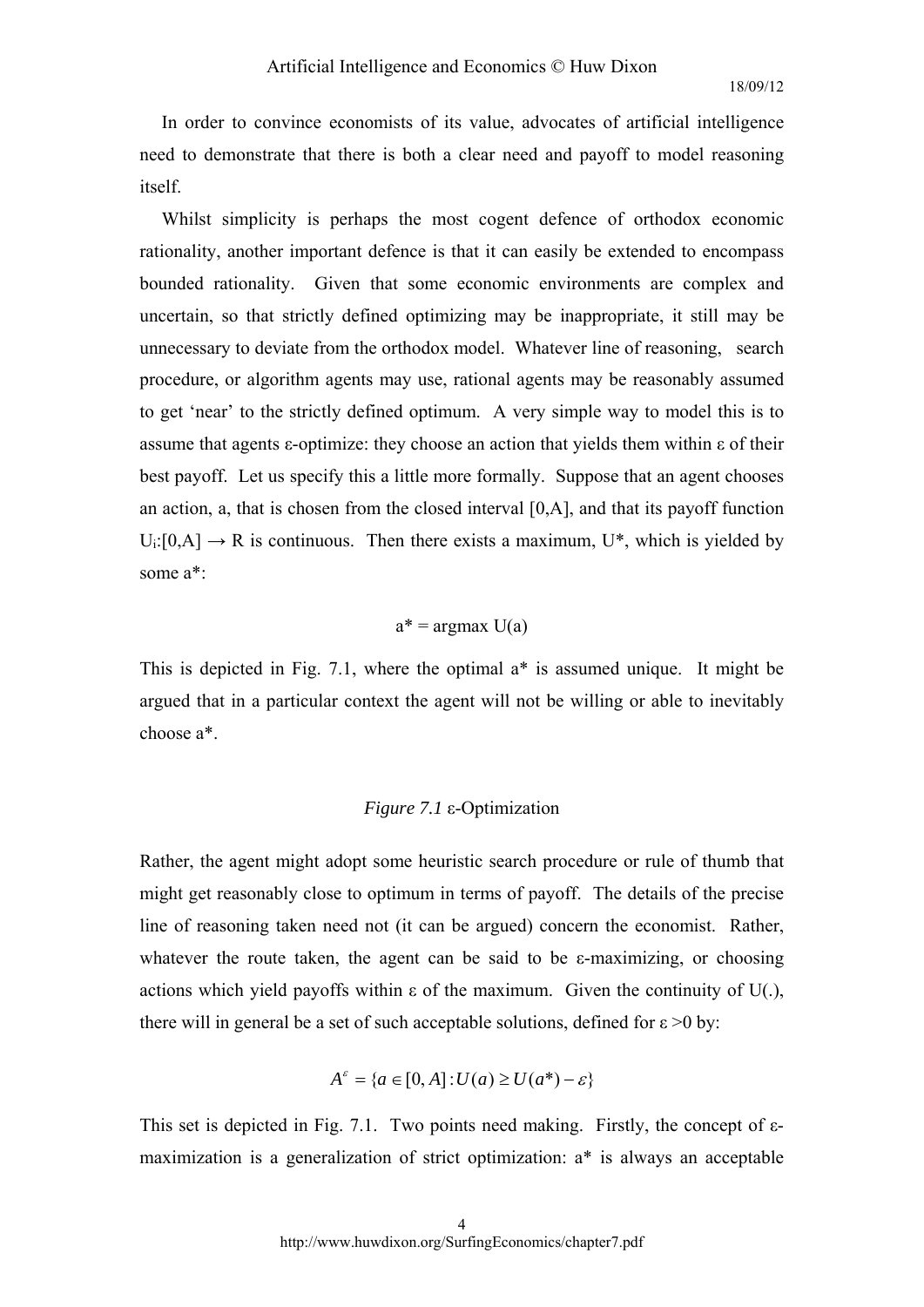solution, and when  $\epsilon = 0$  it is the only acceptable solution. Secondly, the choice of  $\epsilon$ is more or less arbitrary, although it is usually taken to be more acceptable if it is 'small'.

 A simple generalization of the orthodox approach is thus sufficient to capture some elements of bounded rationality without the need explicitly to model reasoning. As in the case of strict optimisation, approximate optimization goes straight from the statement of the problem to the set of approximate solutions. Corresponding to the notion of ε-maximization is the notion of an ε-equilibrium. For example, a Nash εequilibrium is defined in much the same way as a 'strict' Nash equilibrium. Suppose now that there are two agents,  $i = 1, 2$ , choosing actions  $a_i$  from compact strategy sets A<sub>i</sub>, and continuous payoff functions  $U_i$  (a<sub>1</sub>, a<sub>2</sub>). An *ε*-equilibrium occurs when both players choose actions ( $a_{1*}$ ,  $a_{2*}$ ) which yield them within  $\varepsilon$  of their best payoff given the action of the other player. Formally, for player 1 (and analogously for 2)  $(a_1^*, a_2^*)$  $a_1^*, a_2^*$ ) satisfies:

$$
U_1(a_1^*, a_2^*) \ge U_1(a_1, a_2^*) - \varepsilon \qquad \text{for all } a_1 \in A_1
$$

This can be represented by "reaction correspondences", where a reaction *correspondence<sup>2</sup>* gives the player actions that yield within ε of his best response given the other player's action. For player 1, we have  $r_1:A_2 \Rightarrow A_1$ :

$$
r_1(a_2) = \{a_1 \in A_1 : U_1(a_1, a_2) \ge \max_{a_1} U_1(a_1, a_2)\}
$$

These reaction correspondences are 'fat' because there is a set of ε-maximal responses to any action by the other agent. An ε-equilibrium occurs at any point in the intersection of the two reaction correspondences, as depicted in Fig. 7.2. It should be noted en passant that in general there will be many (in the 'continuum' sense) εequilibria, and they may well be Pareto-ranked. To see this, merely consider what happens as ε gets large: for ε large enough, any conceivable outcome will be an εequilibrium! However, whilst multiplicity is endemic to ε-equilibria, it is not exclusive. There is no real reason why there should be unique strict optima and unique equilibria in strict Nash equilibria. They are usually ruled out for convenience sake, because models with unique and well-behaved equilibria are simpler to deal with.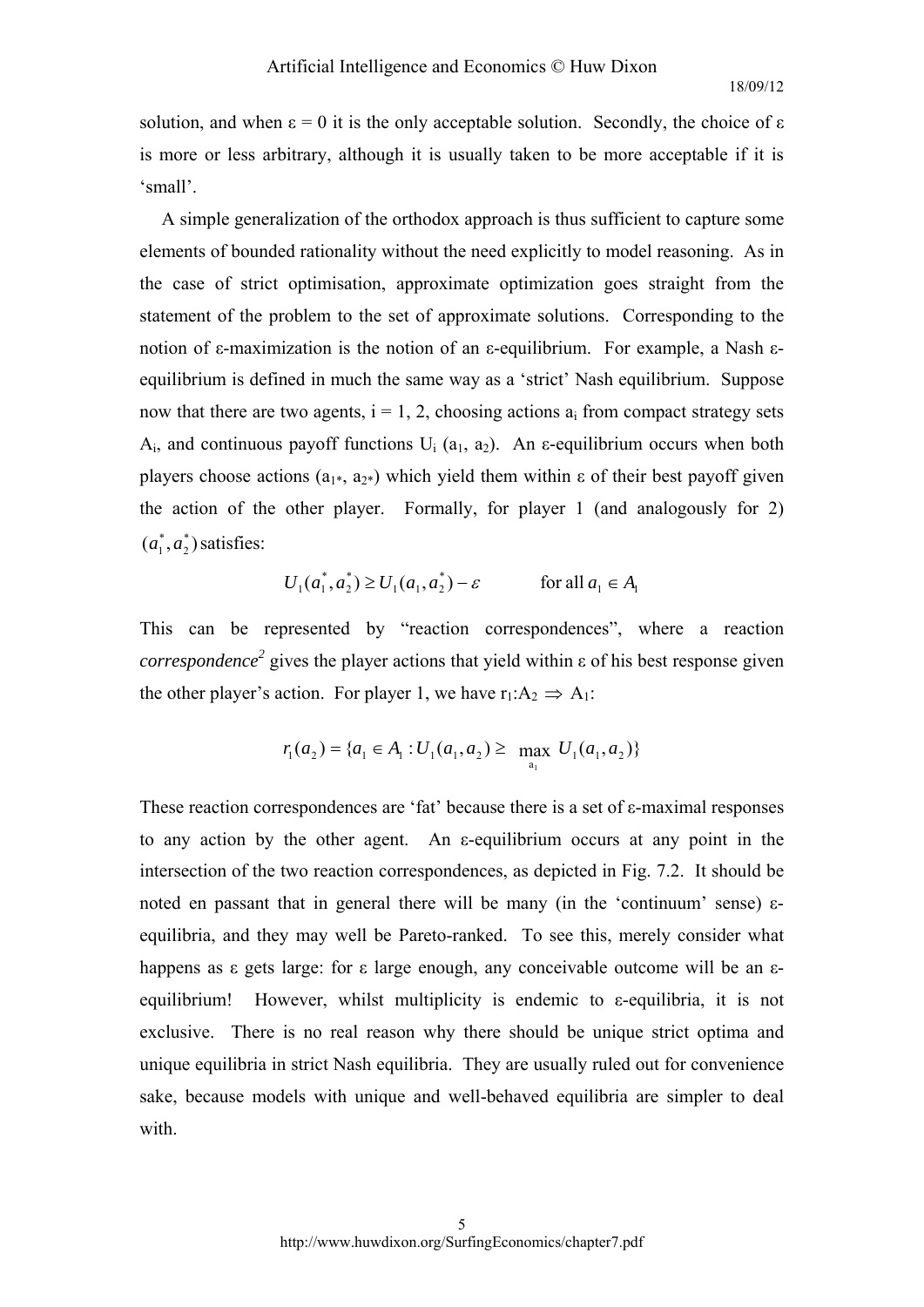The concept of bounded rationality as embodied in the notions of approximate optimization and equilibria, whilst not in general usage, is certainly not uncommon. Well known recent examples include Akerlof and Yellen's work on business cycles (Akerlof and Yellen (1985)), and Radner's work on cooperation in the finitely repeated prisoner's dilemma (Radner (1980)). The notion of ε-equilibrium has been often used when no strict equilibrium exists (see, inter alia, Hart (1979), Dixon (1987)).

 The notion of ε-optimization is a simple generalization of strict-optimization that maintains its parsimony. The details of reasoning need not be considered, and it is not mathematically difficult to deal with. However, there still seems to me to be further conceptually simple extensions of the more-or-less orthodox that can be used to try and capture aspects of bounded rationality without the need to model reasoning. One possibility that has not (I believe) been explored, is to treat the rational player's decision as a type of mixed strategy. The decision-making process might have general properties: it would be more likely to choose a better outcome; it might be able to avoid payoffs that are particularly bad, and so on. Again, this would be a generalization of strict-optimization (which puts a probability of one on the maximal, and zero elsewhere).

#### *Figure 7.2* Nash ε-equilibria

 Whilst this approach has not been pursued, I believe it to be indicative of the fact that there are many possible extensions to the orthodox model that maintain its key advantages of simplicity and parsimony. The task for artificial intelligence is to show that it can yield something more than can be obtained by developing the orthodox approach.

#### **7.3 Complexity and artificial intelligence**

I have described orthodox economic rationality as 'rationality without reasoning'. If a problem is sufficiently simple and well defined so that there exists a solution which is easily computable, the precise method of solution adopted may not matter. For example, a non-singular square matrix can be inverted by different techniques, all of which will yield the same solution if applied correctly. However, for complicated problems it may be the case that although we know a solution (optimum) exists, we do not know how to find it with certainty. Even worse, we may not know if a solution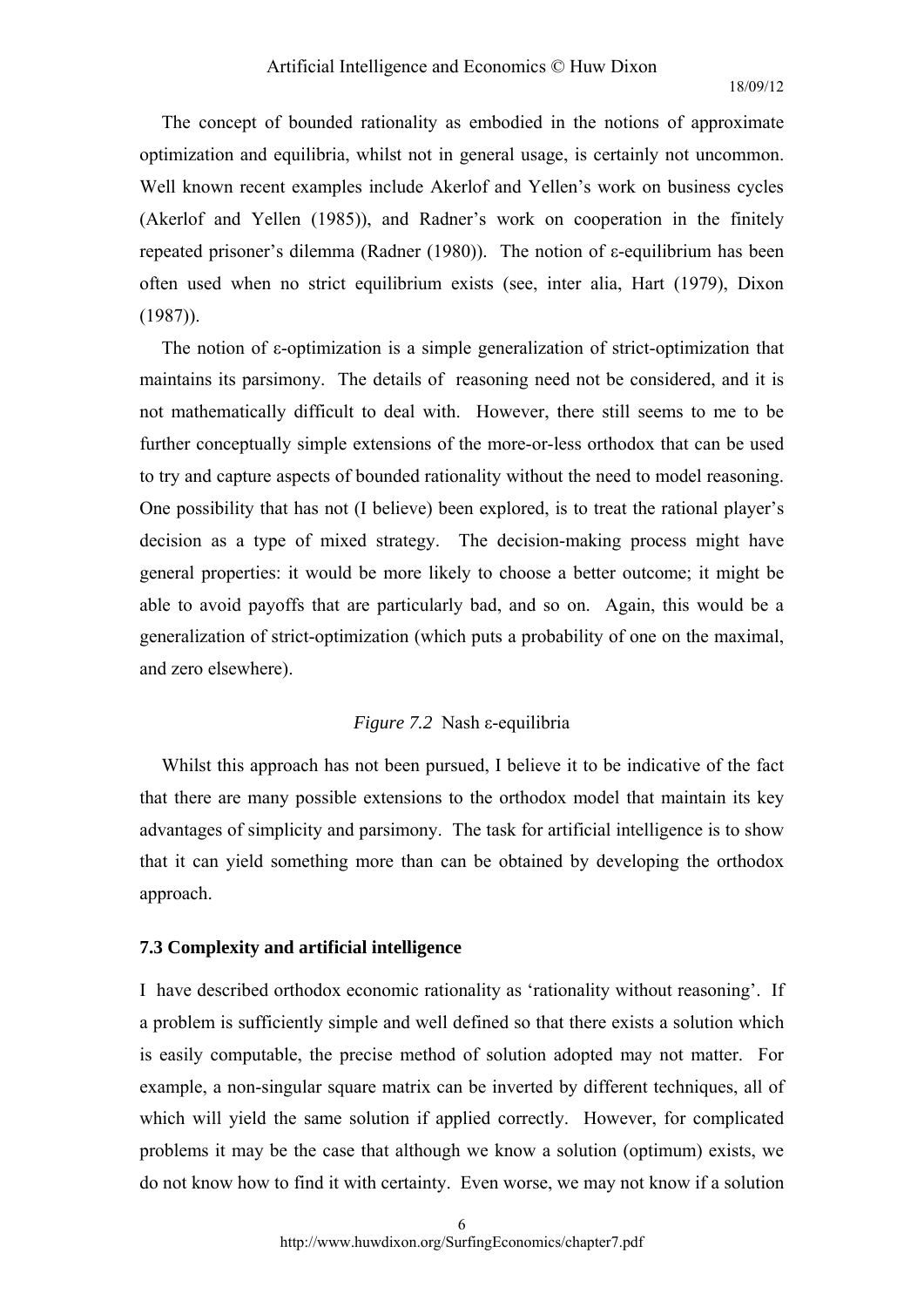exists at all. In such a situation, the precise form of reasoning may be important, because it will determine the types of actions or decisions arrived at. In this context I am equating 'reasoning' with a particular method of searching for a solution (an algorithm). More importantly, different methods of searching for a solution may tend to yield different types of outcomes. In this context the choice of reasoning itself can become a strategic decision, as I will discuss in the next section.

 There are two dimensions of complexity that deserve the particular consideration of economists, which I will outline in this section. Firstly, there is the complexity of *strategies*; secondly, there is the complexity of *choice of strategies*. I shall now briefly discuss these two issues.

 Taking a cue from standard game theory, a strategy can be seen as a rule for choosing actions, in which the action chosen is a function of the information available to an agent. At any time, the 'information' available might be taken to consist of all of the past actions of various players, plus the realizations of various exogenous parameters. For example, an oligopolist at time t might know the history of play up to time t in the sense of knowing all the choices of outputs by itself and other firms, as well as (for example) the past realizations of demand. If we denote this 'history' at time t as  $h_t$ , a strategy is a rule (or in mathematical terms, a mapping) that tells the firm at any time t what action to take given  $h_t$ :

$$
x_t = r(h_t, t)
$$

In informal terms, the strategy can be seen as a 'game plan' for the firm, telling it what to do in every possible contingency. In standard game theory, there is no limit to the complexity of the strategies chosen by agents. Furthermore, some of the results of game theory require very complicated strategies to support equilibria (for example, the 'carrot and stick' punishment strategies supporting equilibria in Folk theorems).

 Various authors (Rubenstein (1986), Abreu and Rubenstein (1988), Kalai and Stanford (1988)) have argued that some limits or constraints need to be put on the complexity of strategies chosen. A popular way of capturing 'complexity' in this context is to use the notion of a 'Moore machine' or 'finite automaton' as a way of representing a strategy. A finite automaton is a machine with a finite set of states, and a specified initial state. It then has two rules: one specifies what action it takes at time t as a function of its state at time t; the second is a transition rule which specifies what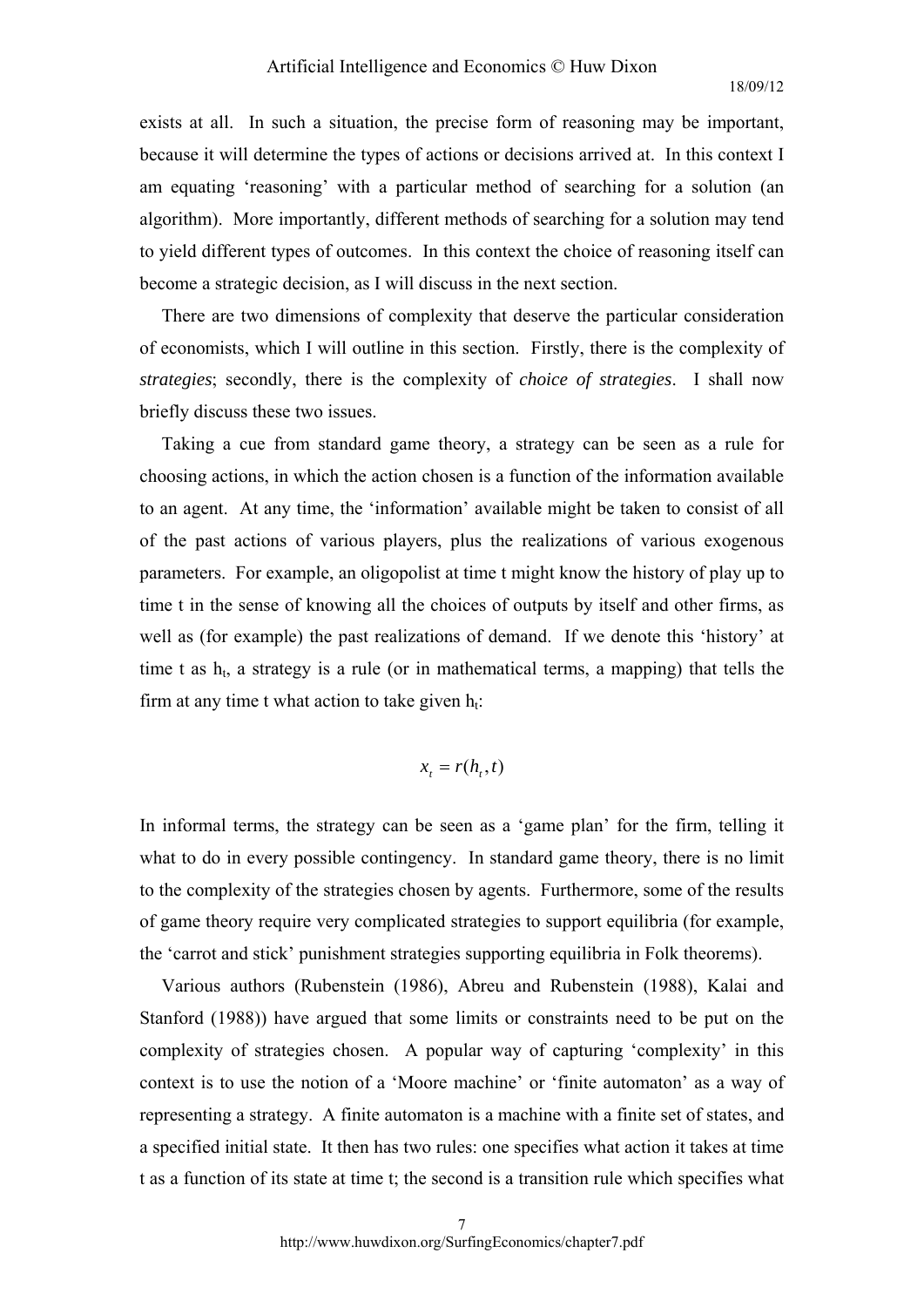its state in time  $t + 1$  will be as a function of both its state in time t and the action of the other player at time t. The size of the automaton (its 'computing power') is captured by the number of states it has: '… the complexity of a strategy will be identical with the size (number of states) of the smallest automaton which is able to implement it'. (Kalai and Stanford 1988).

 This can easily be illustrated by a couple of examples using 'transition diagrams' to represent the automaton (see Rubenstein (1986) for a full and lucid exposition). Let us take the standard prisoner's dilemma game, where there are two agents,  $i = 1$ , 2, each with two strategies, C (cooperate) and D (defect), with payoffs as in Table 1. The automaton can be represented by  $\langle Q_i, q^0, \lambda_i | \mu_i \rangle$  where  $Q_i$  is the set of states;

 $q^0 \in Q_i$  is the initial state;  $\lambda_i$  gives the action  $a_i$  as a function of state  $q_i$ , and  $\mu_i$  is the transition rule giving the next period's state. The simplest strategy is generated by a 'one-state' machine, where  $Q_1 = q^0 = Q$ ,  $\mu(Q) = Q$ , and either  $\lambda_i(Q) = C$  or  $\lambda_i(Q) = D$ . That is, a 'one-state' machine can only cooperate (or defect) all of the time: because it only has one state it can only ever choose one action, as depicted in Fig. 7.3a. In order to respond, the automaton requires more states and more complicated transition rules. Let us consider a two-state machine, with one state,  $q^D$ , for defection, and one,  $q^C$ , for cooperation. The 'tit-for-tat' strategy is when the player cooperates until the other player defects, in which case he punishes the defection by playing D himself for one period before returning to C (see Axelrod (1984)). The automaton implementing this strategy is represented in Fig. 7.3b, and is defined by a set of states  $Q = \{q^C, q^D\}$ , initial state  $q^0 = q^C$ , action rule  $\lambda(q^a) = a(a = D, S)$ , and transition rule  $\mu(q, a) = q_a(a = D, S)$ D, S). The 'grim' punishment strategy punishes a defection forever, and is represented in Fig. 7.3c. The 'grim punishment' automaton has an initial state,  $q^C$ . If the other automaton ever plays D, the machine switches to its defect state  $q<sup>D</sup>$ , where it remains forever. The main point is that the automaton with more states can implement more complicated strategies.

#### *Figure 7.3 Strategies as finite automata*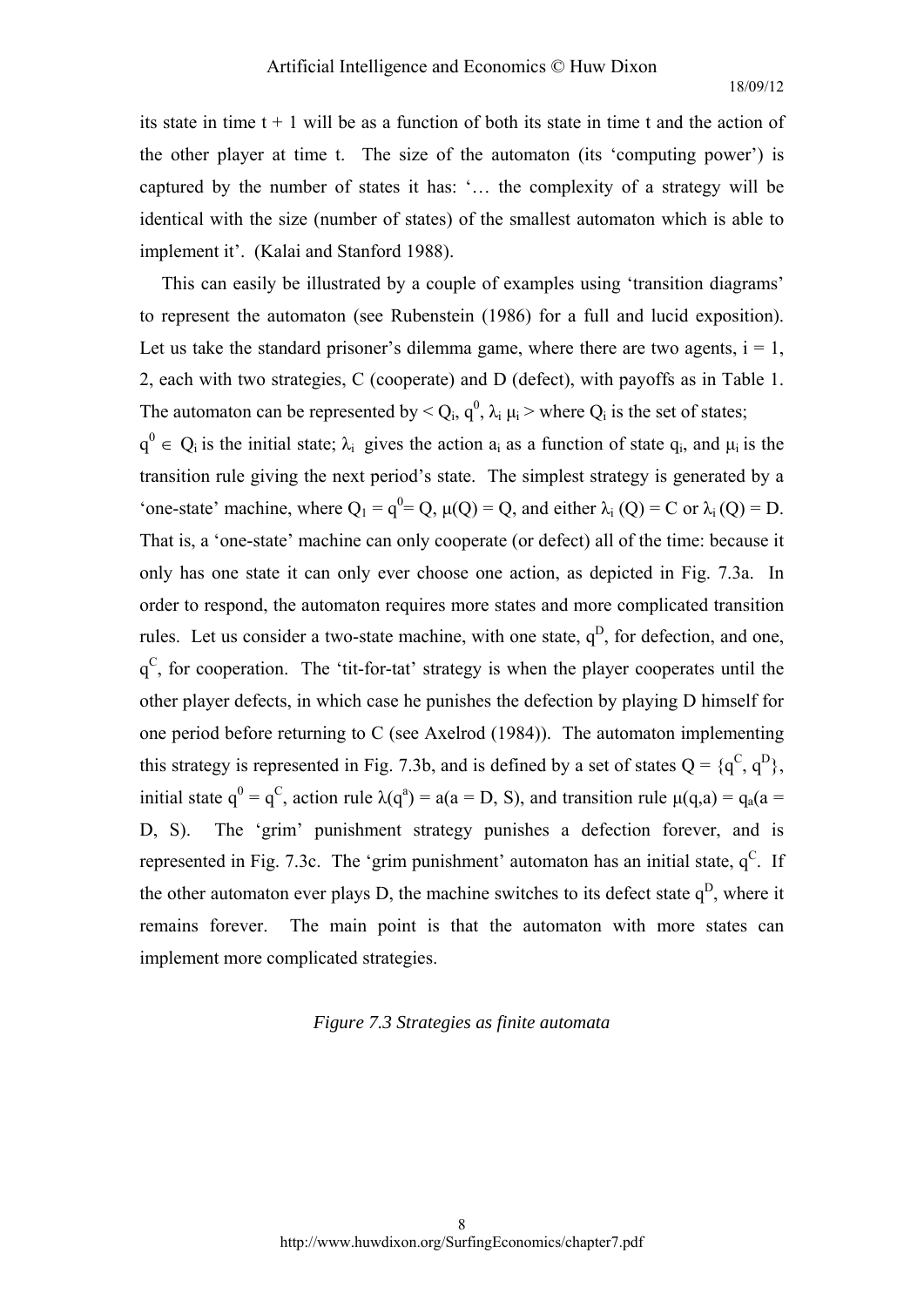|          |               | Player 2      |     |
|----------|---------------|---------------|-----|
|          |               | $\mathcal{C}$ |     |
|          | $\mathcal{C}$ | 2,2           | 0,3 |
| Player 1 |               |               |     |
|          |               | 3,0           | 1,1 |

The Prisoner's dilemma (PD)

 Using the model of a finite automaton to represent a strategy, Rubenstein et al have represented a game as involving agents choosing machines rather than strategies. The players 'optimize' over the choice of their machines (strategies), and then the machines play the game. As such, this approach ignores issues of computational complexity, and focuses merely on the issue of implementational complexity. Abreu and Rubenstein (1988) draw the analogy of sophisticated managers formulating simple operating rules for the firm.

 The issue of computational complexity is central to artificial intelligence. Some problems are simple enough to have a deterministic method which will (nearly) always arrive at a solution. Consider the 'travelling salesman' problem:

A salesman has a list of cities, each of which he must visit exactly once.

 There are direct roads between each pair of cities on the list. Find the route the salesman should follow so that he travels the shortest possible distance on a round trip, starting at any one of the cities and then returning there.

 The solution to this problem can be found simply by exploring the 'tree' of all the possible paths, and picking the shortest one. This 'brute force' method will work, but it becomes very expensive in terms of computational requirements. With N cities, there are (N-1)! different routes: each route has N stretches. The total time required to explore the entire tree is then of order N! – with only 10 cities this method clearly becomes very lengthy (10! is 3,625,800). This is known as the phenomenon of *combinatorial explosion*. Since computations are not costless, rational agents need to trade-off the computational cost of a decision or search procedure with the benefits in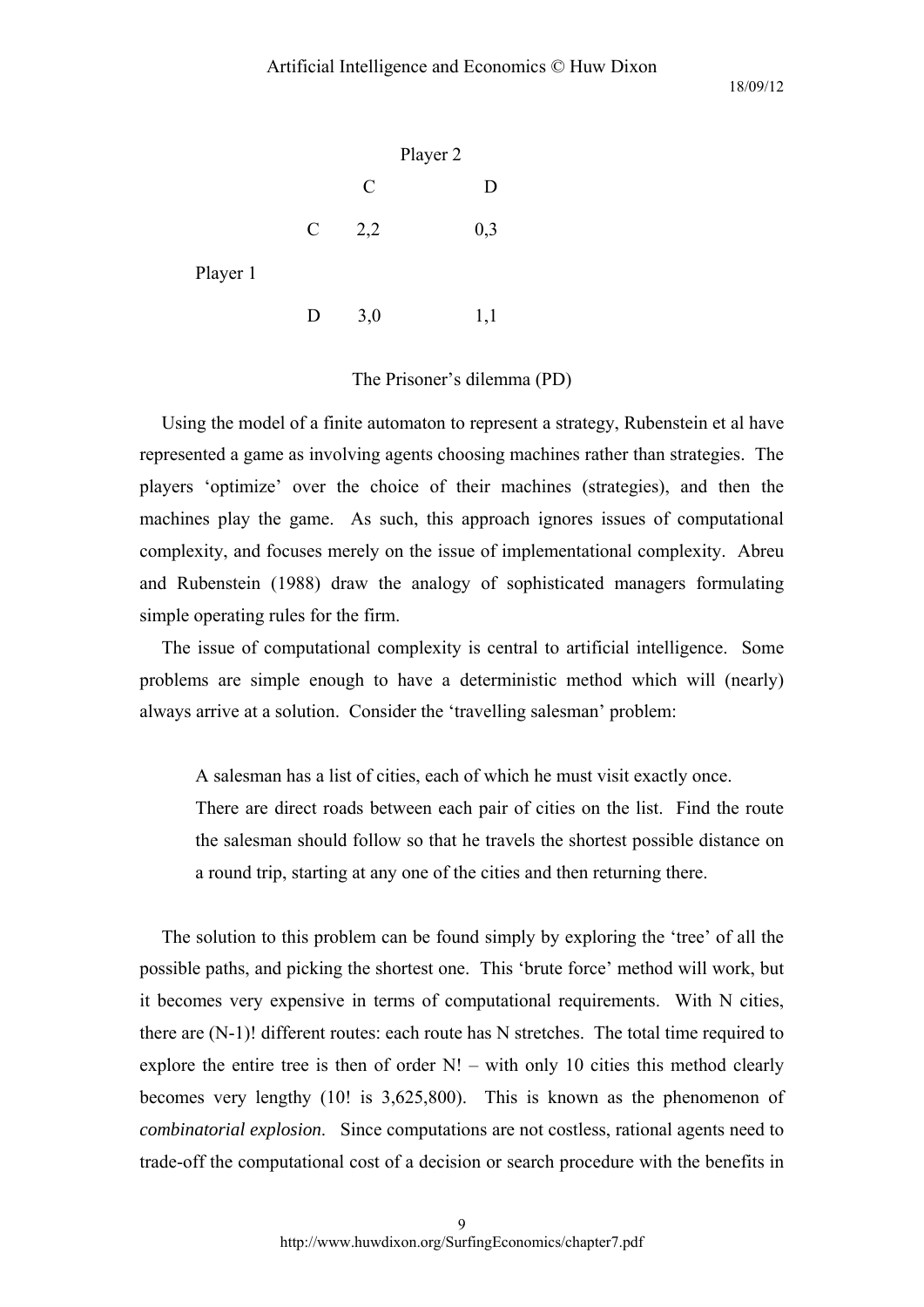terms of the eventual payoff. The notion of efficiency is important here: a search process is more efficient if it obtains a higher payoff (on average) for the same or fewer computations (on average). Evolving efficient search strategy involves using *heuristics*, which are guides, short-cuts or rules of thumb that we believe will get us near enough to the solution with reasonable computational requirements. For example, the travelling salesman problem can be solved using the useful general purpose heuristic of the *nearest neighbour algorithm*:

- 1. Select any city as your starting point.
- 2. To select the next city, consider the cities not yet visited. Go to the city closest to the one you are currently at.
- 3. Repeat 2 until all of the cities have been visited.

 This algorithm requires far fewer computations than 'brute force': we need to visit N cities, and at each stage we need to consider the distances between where we are and the as yet unvisited cities, of which there will be on average (N-1)/2. Computational time is therefore proportional to  $N(N-1)/2$ , or more simply  $N^2$ , which is far superior to N! The nearest neighbour algorithm need not yield the shortest route: Bentley and Saxe (1980) have found empirical evidence that when cities are distributed at random it performs on average about 20% below the optimum. Much of practical artificial intelligence involves the construction and evaluation of heuristic search procedures (see, for example, Polya's classic (1957)).

 One response to the issue of computational cost and decision-making is to maintain the notion of maximizing behaviour, but simply to add in a constraint reflecting costs of decision, computation or whatever. This may be reasonable in particular applications. For example, much of standard theory assumes that it is costless to change or adjust variables. It is simple enough in principle to introduce costs of decision or adjustment into our economic models (see, for example, Dixon (1987) for a discussion of menu costs). However, this approach cannot answer the general problem. If one is unable to solve a simple optimization problem X, it is unlikely that one can solve the more difficult problem, of optimizing X subject to some computational constraint. This sort of *Super-optimization* is not the answer to an initial failure of a simpler optimisation problem. Rather, agents are forced to adopt reasonable decision procedures rather than the optimal.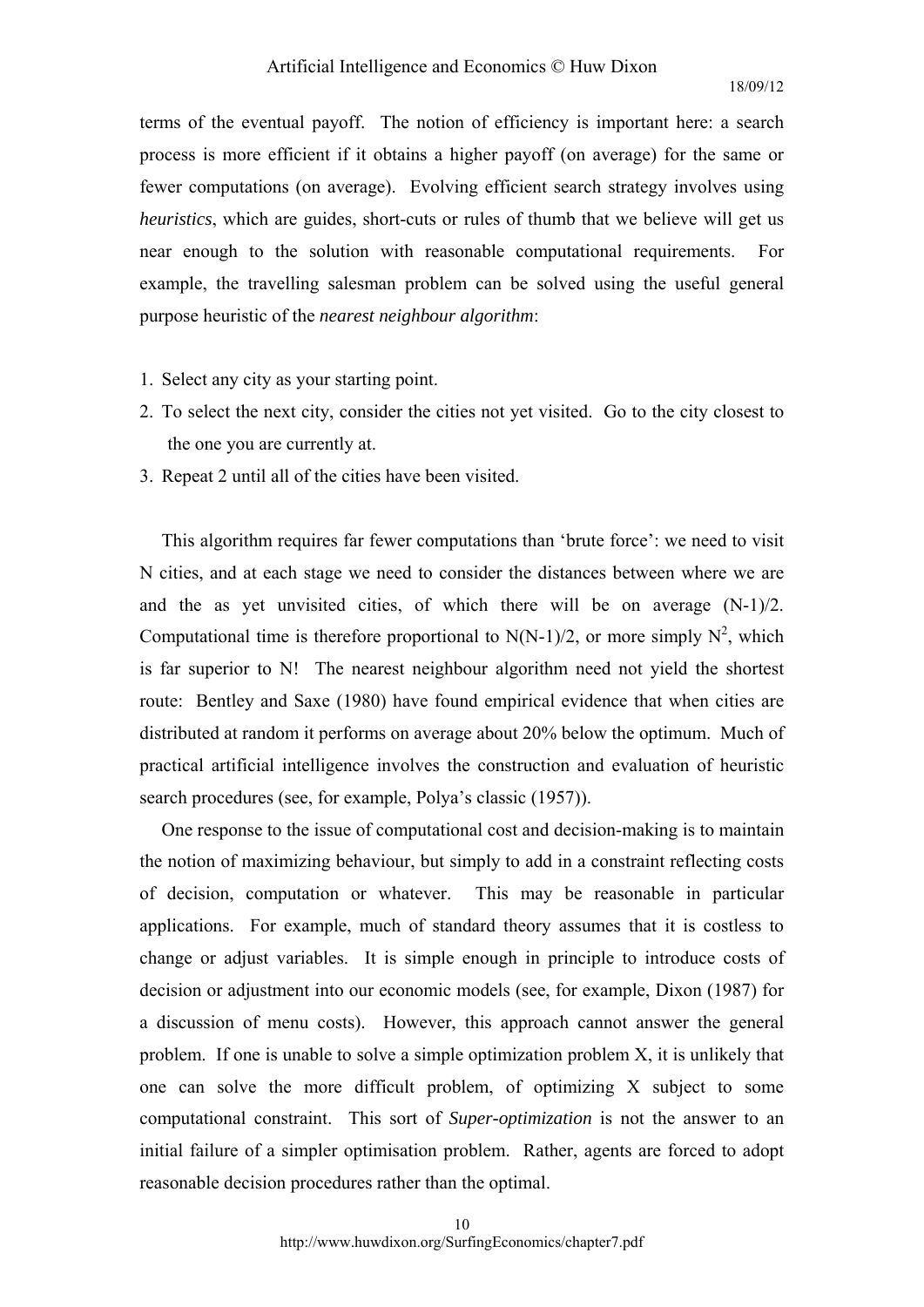The notion that many fundamental economic decisions are complex and uncertain has of course a long pedigree in economics, with its notions of rules of thumb (see Cyert and March (1963), Hall and Hitch (1951), Simon (1957) inter alia). However, as I argued in the previous section, we can relax the assumption of strict-optimization to ε-optimization, which still largely maintains the 'empty box' methodology of rationality without reasoning. If agents use various heuristic techniques or rules of thumb, then presumably they will yield payoffs that are close to the optimal in some sense. In this case the precise nature of the heuristic need not bother us. The argument is really no different than in the case of 'perfect rationality', where we can predict the optimal choice irrespective of the method of solution. The only difference is that whereas the orthodox approach predicts that agents arrive at an optimal solution, we can relax this to a prediction that the agent will arrive close to the solution.

 If economics is to abandon its model rationality without reasoning, it needs to be shown that there is a need to look at reasoning itself. In a complex decision problem, we may not be able to find a solution or optimum with certainty, and indeed may not even know if a solution exists. The method of reasoning, or searching for a solution may in these circumstances be important, because it will determine the actions and decisions of agents, and hence different methods may yield (or tend to yield) different types of outcomes. If we are not confident that the method of reasoning will tend to yield solutions close to the optimum, then the matter is different. I believe that the method of reasoning becomes most important when we need to understand and explain why agents make decisions that deviate considerably from the optimum. Almost paradoxically, reasoning is important only when it leads to mistakes. We only need to understand the mechanics of the rational agent's decision process when they fail.

 Let me illustrate this with the example of Section 7.2, where an agent has to maximize a continuous function, U(a), over the interval [0,A]. Suppose that the function is as depicted in Fig. 7.4. We can see that analytically there exists a unique global optimum at a\*: this is the choice predicted by standard economic theory. Approximate optimization would perhaps predict a point close to a\*. However, suppose that our agent is in the situation of having to optimize without knowing what U looks like. He can compute the particular value of U at particular point  $a \in [0,1]$ , and its gradient (or whatever) if defined, but only at a cost. The problem is rather like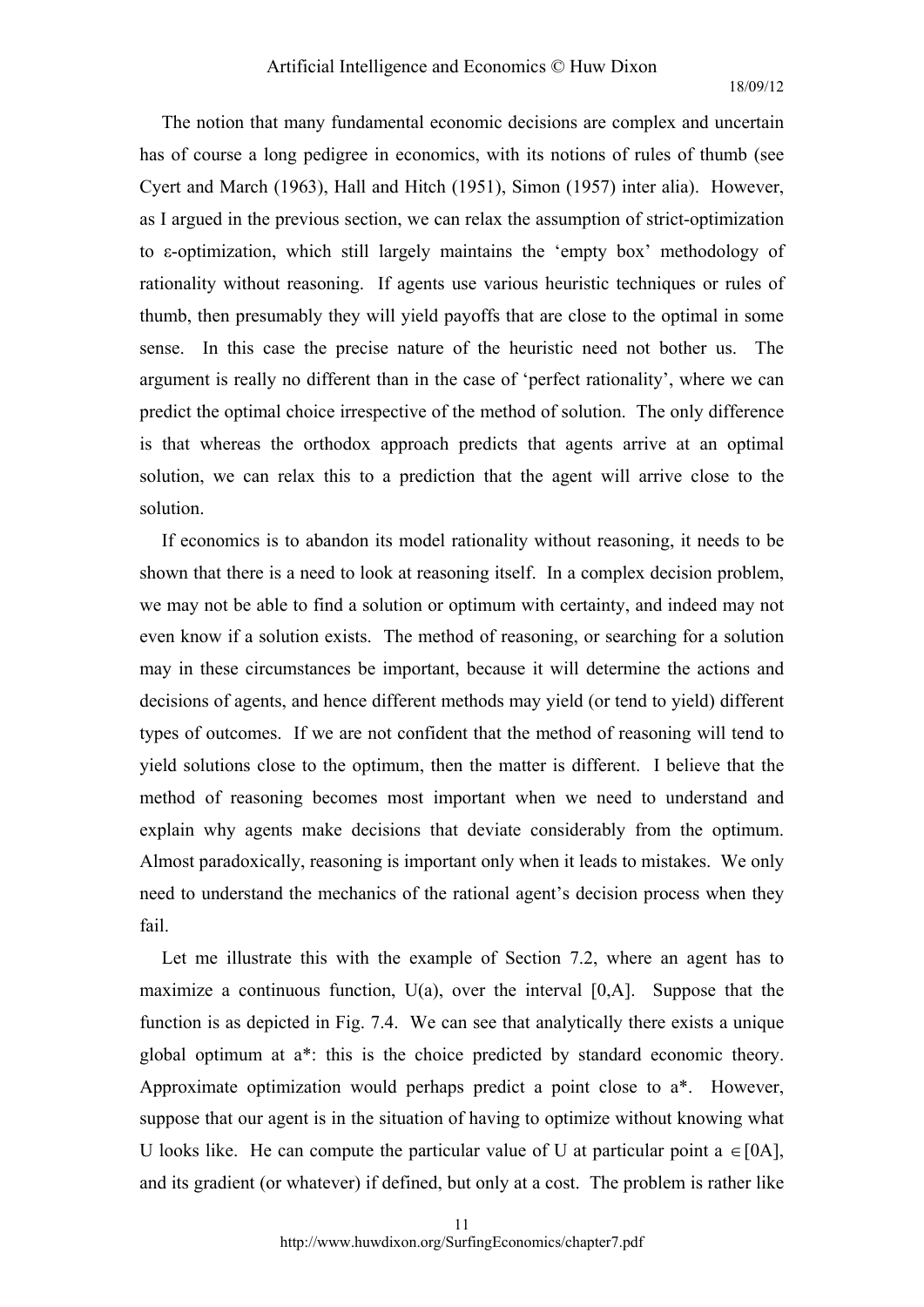that of an econometrician trying to maximize a complicated non-linear likelihood function. There are different ways of going about this sort of problem, all of which are considered 'reasonable'. Several methods are variants of hill-climbing algorithms, as used from a point  $a_0$  chosen at random (or by informed guess). You then compute both the value of the function and the gradient at that point:  $U(a_0)$  and  $U' (a_0)$ . You then move a certain distance (perhaps specified by you) in the direction of steepest ascent. You stop when the function is sufficiently 'flat' and concave: usually this is defined by some predefined tolerance  $d > 0$ , so that 'flat' means  $|U'| < d$ . Depending on the costs of computing relative to likely gains, you may wish to start several ascents from different points. Two points are worth noting about such search procedures. Firstly, they will almost always fail to reach the solution  $A^*$ :  $\{a^*\}\$ is a singleton in the interval [0,A], and is of measured zero, and hence in a loose but clear way, a\* will almost certainly never be chosen. However, as more and more points are computed, the sample maximum will tend towards the global maximum (this is ensured by the continuity of  $U(a)$ ). For a survey of econometric applications see Quandt (1983, chapter 12).

# *Figure 7.4* Explaining a mistake

 The shortcomings of hill-climbing algorithms are well known (and concern 'spikes', 'ridges' and 'plateaux'). It is clearly an 'intelligent' search process that is more efficient than random search. However, depending on what the functions to be maximized look like, hill-climbing may or may not be expected to get close to the optimum. Let us consider the example of Fig. x: there are three local optima  ${0, a^*}$ .  $a^{**}$ . If the agent starts to hill-climb in the interval  $[0,a^1]$  he will tend towards 0; in the interval  $[a^1, a^2]$ , he will tend towards the global optimum  $a^*$ ; if  $[a^2, A]$  he will tend towards  $a^{**}$  (assuming that at points  $\{a^1, a^r\}$  the hill-climbing routine is equally likely to go in either direction). Our prediction of the agents eventual choice of action would depend upon the number of computations available. However, if  $[a^1, a^2]$  is small relative to [0,A], we would certainly need to put a positive probability on all actions close to each local optimum. Furthermore, as drawn, it is clear that if only a few computations are made, then it is much more likely that the largest value computed will be close to U( $a^{**}$ ), since [a",A] is much larger than [0, $a^1$ ] or [ $a^1$ , a"].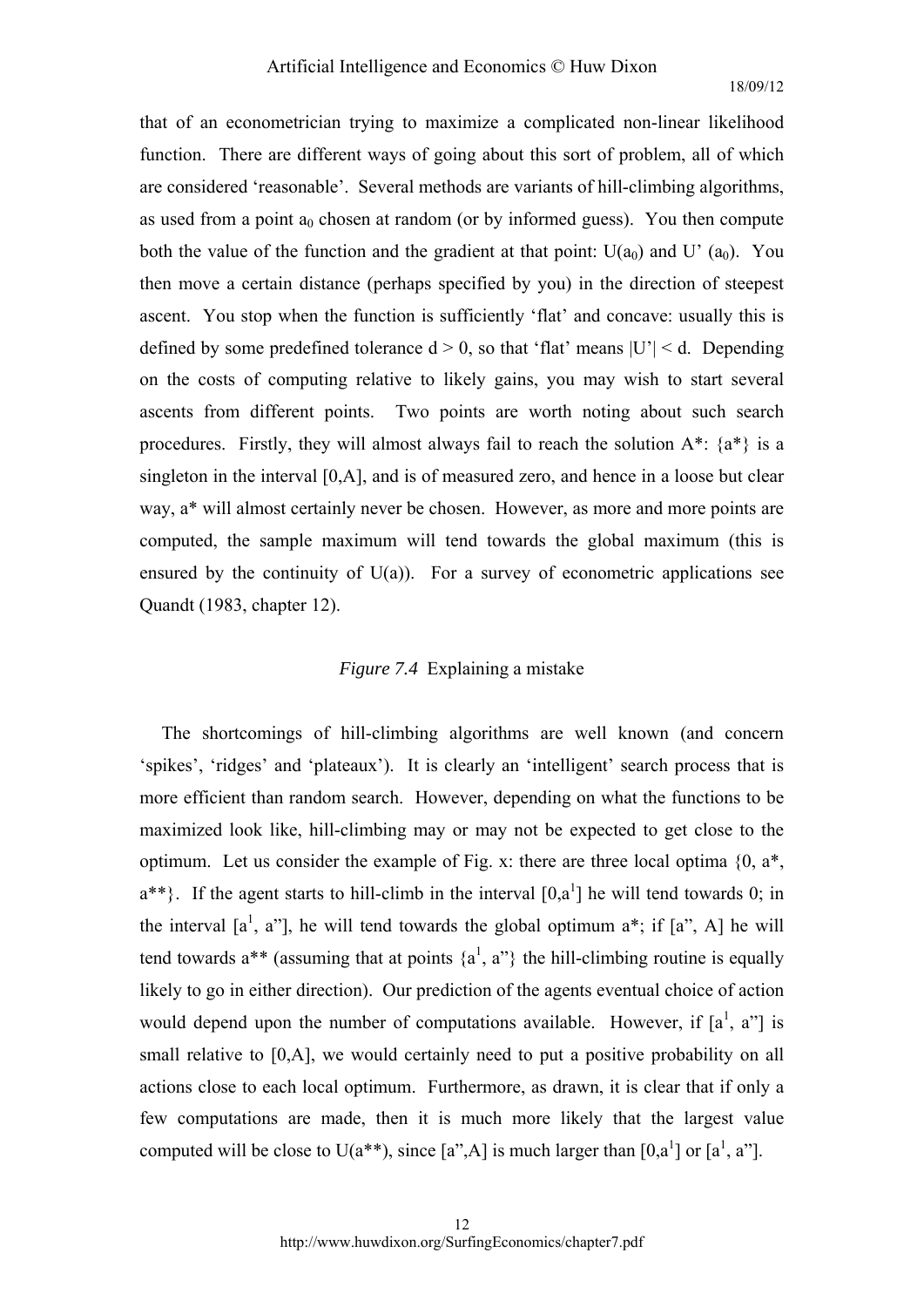Suppose that we observed an agent choosing action a\*\*, how might we explain it? Orthodox strict-optimization would be powerless: the optimum is  $U(a^*)$ , and it has not been chosen. The mistake is inexplicable. In practice, no doubt, the route of super-optimization would be pursued: the agent had a set of priors over  $U($  ) and chose a\*\* to maximize the expected payoff. However, to repeat: *super-optimization is not an adequate response to the failure of optimization in the face of computational complexity*. *If you cannot solve a simple problem, it is unlikely that you can solve a more difficult one!* However, if we abandon the option of rationality without reasoning, matters are easier to explain: 'our agent adopted a hill-climbing algorithm. Given a limited number of computations this was quite likely to end near a\*\*. This can be explained even though  $a^{**}$  is nowhere near the optimal choice  $a^*$ , and  $U(a^{**})$ is only half  $U(a^*)$ .

 It is worth pausing here to state this argument so far, and put it in context. First, economists need not concern themselves with how economic agents solve problems if those agents successfully optimize or near optimize. We can explain and predict their behaviour as the solution of an optimization or ε-optimization problem. If, however, agents make 'mistakes' by choosing actions that are far from the optimal, and/or yield payoffs significantly below the maximum, matters are rather different. Then, in order to explain the specific choice, we will need to model the reasoning underlying the choice. I have given the example of a hill-climbing algorithm yielding a sub-optimal local maximum. Again, if we consider applying the nearest neighbour algorithm to the travelling salesman problem, from some starting points it will yield terrible solutions. The role for artificial intelligence in economics would then seem primarily to be in situations where economic agents make mistakes, and possibly bad mistakes. This is in some ways a paradoxical role for artificial intelligence.

 However, it is a role with great potential, not least in modelling disequilibrium. I have discussed the concept of equilibrium elsewhere in *Equilibrium and Explanation*. There are perhaps three properties that define equilibrium: firstly agents' actions are consistent (in some sense the actions of different agents 'add up'): secondly, agents are behaving optimally in equilibrium, and so have no incentive to deviate from their equilibrium actions; and thirdly, the equilibrium is the outcome of some adjustment process. If we focus on the second property, in a Nash equilibrium, each agent's actions I optimal give the action of other agents. In disequilibrium, however, agents' actions need neither be consistent, nor optimal. This causes agents to revise and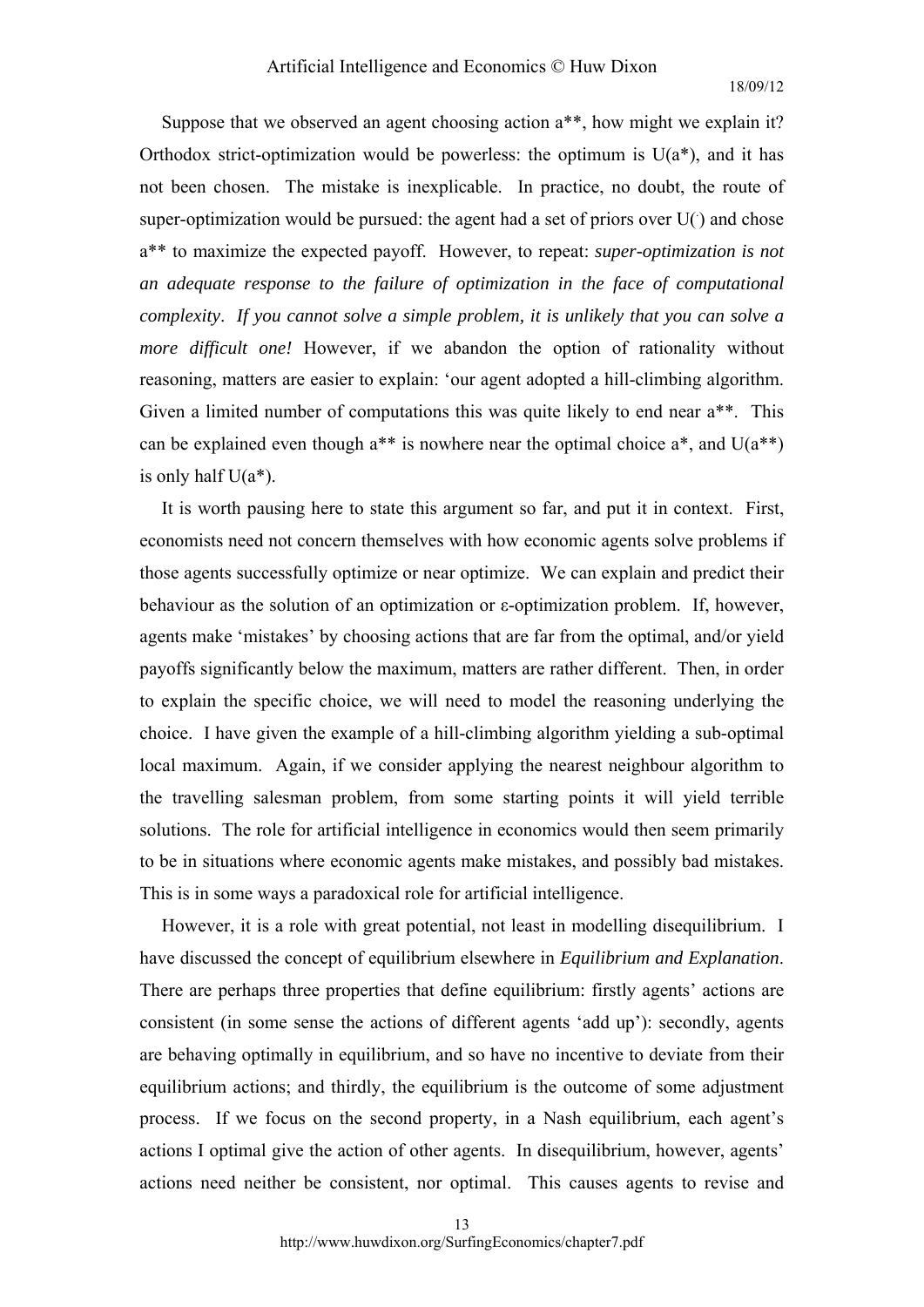adjust their behaviour, which may (or may not) drive the economic system under consideration towards equilibrium. It is the essence of disequilibrium that agents make mistakes. For this reason, the analysis of disequilibrium has been very problematic for economics. There seems to me to be a role for artificial intelligence in modelling disequilibrium systems, by specifying the decision rules used by economic agents. The firm, for example, can be viewed as an 'expert system' which will have some capacity for performing well in a variety of equilibrium and disequilibrium situations, but which may perform badly in others. Indeed, the standard 'myopic' adjustment rule used by Cournot in his analysis of stability can be thought of as just such a decision rule. The firm treats the output of the other as fixed and optimizes against it. In disequilibrium this may not be a good decision rule, although in equilibrium it may be 'reasonable'.

#### **7.4 Reasoning as Precommitment: An Example**

In the previous section I argued that artificial intelligence has a role in economics to explain how agents make mistakes in disequilibrium. In disequilibrium a perfectly reasonable decision rule may lead an agent to make sub-optimal decisions. As agents adjust their behaviour in response to such mistakes, there will (perhaps) be a movement towards equilibrium. In this section we will reverse the line of reasoning. In a strategic situation (e.g. oligopoly), there may be an incentive for firms to make 'mistakes'. In this case, agents may wish to adopt forms of reasoning that lead to actions which are in some strategic sense 'desirable', although they might in another sense not be optimal.

 Perhaps the most important impact of artificial intelligence on economics will be that in modelling reasoning, it brings reasoning itself into the domain of choice, and hence opens it to strategic considerations. If an agent is perfectly rational, his behaviour is in a sense thereby restricted to a particular action (or set of actions), and hence becomes predictable. Given that a firm's objective is to maximize profits, it will choose its 'optimal' profit-maximizing price/output. Even if it were in the strategic interests of the firm to do otherwise, the rational firm is 'unable' to do anything other than the optimal. This is essentially the insight that lies behind the concepts of subgame perfection and dynamic inconsistency. In each period, agents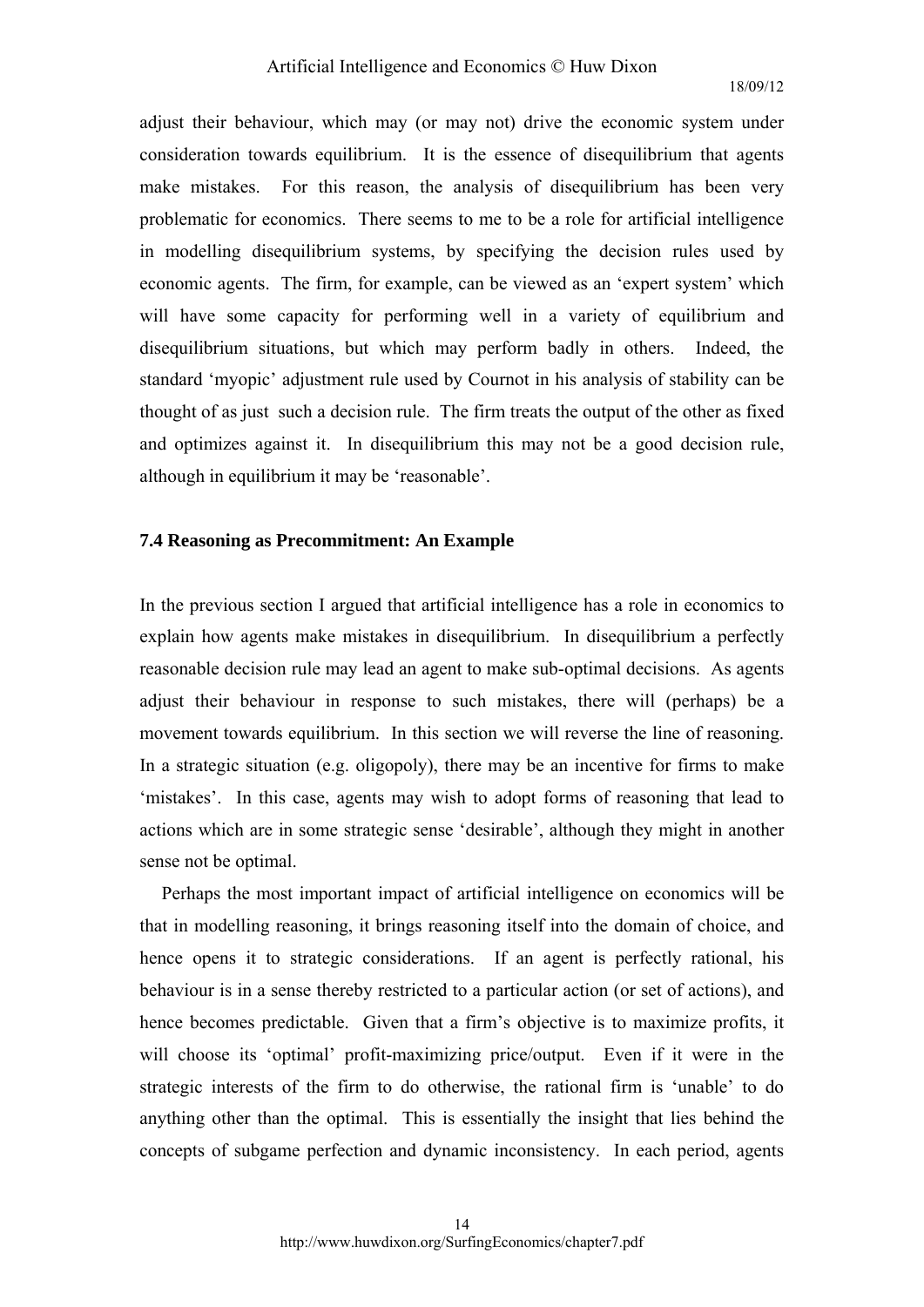are restricted to behaving optimally; this fact can then be used to predict their behaviour and hence the future course and outcome of play.

 However, suppose that we drop the assumption of rational intuition, that if a solution exists to a problem the rational agent intuits it directly. Suppose instead that an agent has to choose how to solve a problem. The choice of how he chooses to solve a problem, his decision rule, will determine (to some extent) his eventual choice of action. Economic agents can therefore use their choice of decision algorithm as a form of precommitment to certain actions. As is well known, in a wide class of games there is an incentive for firms to precommit themselves.

 This is perhaps best illustrated by an example, for which I will use Cournot duopoly. I have discussed this elsewhere, in terms of oligopoly (*Oligopoly theory made simple*) as well as its general significance as an equilibrium concept (*Equilibrium and explanation*). There are two firms,  $i = 1, 2$ , who choose outputs  $Xi \ge 0$ . Given these quantities, the price P clears the market via the inverse demand curve  $P(X_1 + X_2)$  giving each firm i's profits as a function of both outputs (assuming costless production):

 $U_i (X_1 X_2) = X_i P(X_1 + X_2)$ 

A Nash equilibrium is defined as a pair of outputs  $(X_1^*, X_2^*)$  such that each firm is choosing its profit-maximizing output given the other firm's output. Formally:

 $X_1^*$  = argmax  $U_1(X_1, X_2^*)$ 

and similarly for firm 2. In this sense then, neither firm has an incentive to deviate given the other firm's choice. This is often represented in terms of reaction functions. Firm 1's reaction function, r, gives its profit-maximizing output as a function of firm 2's reaction function (and likewise for firm 2):

 $X_1 = r_1(X_2) = \text{argmax } U_1(X_1, X_2)$ 

The Nash equilibrium  $(X_1^*, X_2^*)$  occurs where both firms are on their reactionfunctions, i.e.  $X_1^* = r_1(X_2^*)$  and  $X_2^* = r_1(X_1^*)$ . This is depicted in Fig. 7.5 at point N. Without precommitment, both firms have to be on their reactions-functions, since it is assumed that firms are rational optimizers. However, if a firm can precommit itself to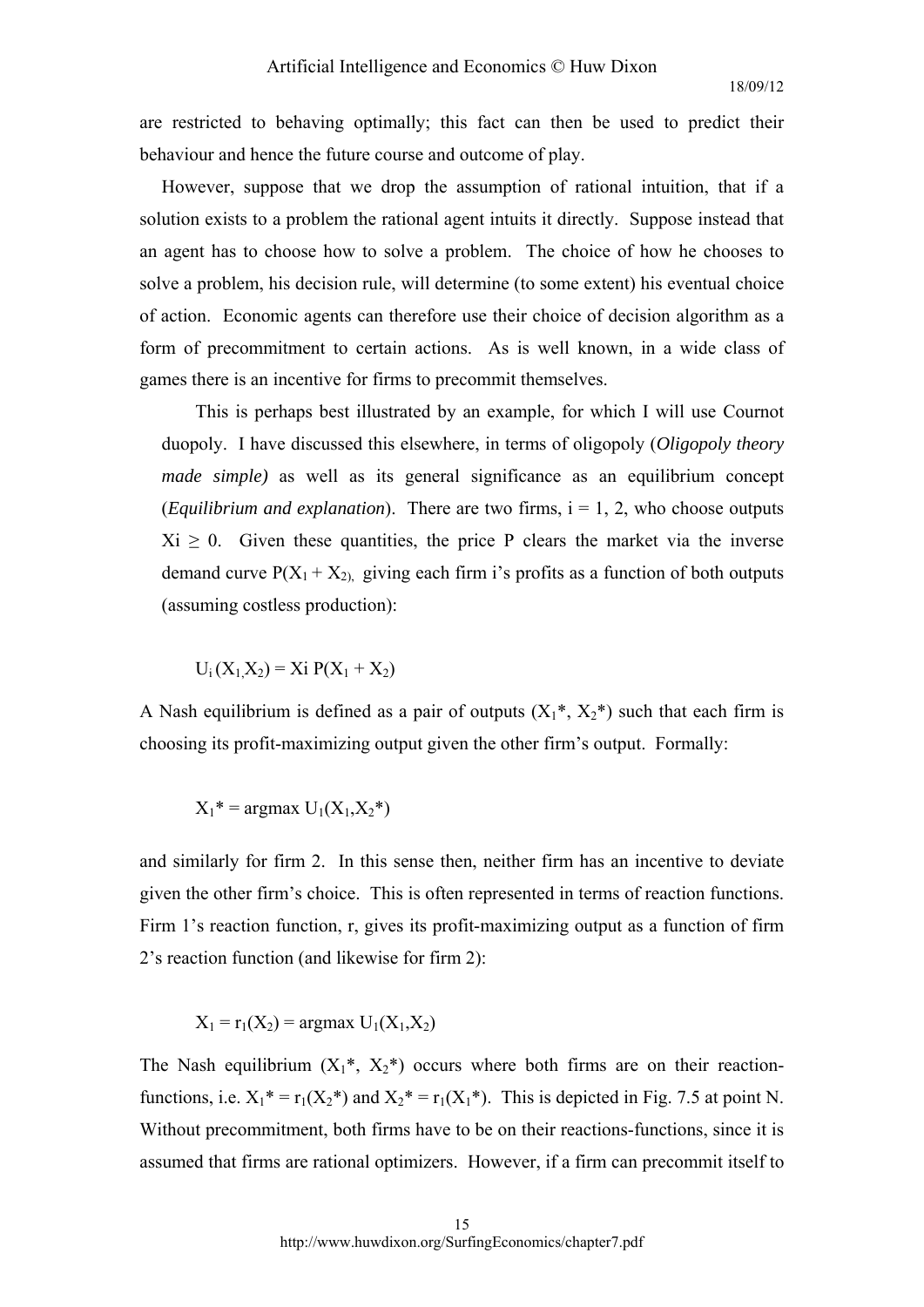take any action, then it need not be on its best-response function. As is well known, if firm 1 can precommit itself to a larger output than  $X_1^*$ , it can increase its profits by moving down the other firm's reaction-function. Under standard assumptions the maximum profit for firm 1 to earn is at its Stackelburg point, S, to the right of N. At S, firm 1 is earning higher profits than it earned at N. There is thus an incentive to precommit. However, in the absence of precommitment,  $X_1^s$  is not a credible output for firm 1 to produce, since  $X_1^s$  is not the profit-maximizing response to  $X_2^s$  (which is  $X_1^1$ ). In the absence of some form of precommitment, both firms are 'restricted' to being on their reaction-functions, which result in the Nash equilibrium, N.

### *Figure 7.5 Cournot duopoly*

 In standard economic models, with perfectly rational agents, precommitment has tended to be thought of in terms of some irreversible act or expenditure (e.g. investment in Brander and Spencer (1983), or delegation in Vickers (1985)). However, in the case of bounded rationality, matters are rather different. *Firms can choose decision-making rules that tend to yield certain outcomes*. For example, in Cournot duopoly the firms have an incentive to precommit to an output larger than their profit-maximizing Nash output, since this moves them towards their Stackelburg point. Thus firms might wish to adopt decision algorithms that tend to yield large outputs, that result in systematic over-production relative to the 'optimum'. For example, if firms adopt some sort of hill-climbing algorithm, they can bias the solution to be above the optimum by tending to choose large outputs as initial positions. Such algorithms need to be told not only where to start, but when to stop. As mentioned in the previous section, the latter can be specified in terms of a threshold gradient: stop searching when the gradient falls below a certain level,  $|U_i'|$  < d. By starting from relatively large outputs and choosing a large d, the firm can precommit itself to choosing relatively large outputs.

#### **Conclusion**

In this paper I have sought to achieve two objectives. Firstly, to state and defend the orthodox model of economic rationality. In particular, I wanted to explore the extent to which the orthodox approach has been and can be extended to embrace the notion of bounded rationality. Secondly, given this extended notion of orthodox rationality, I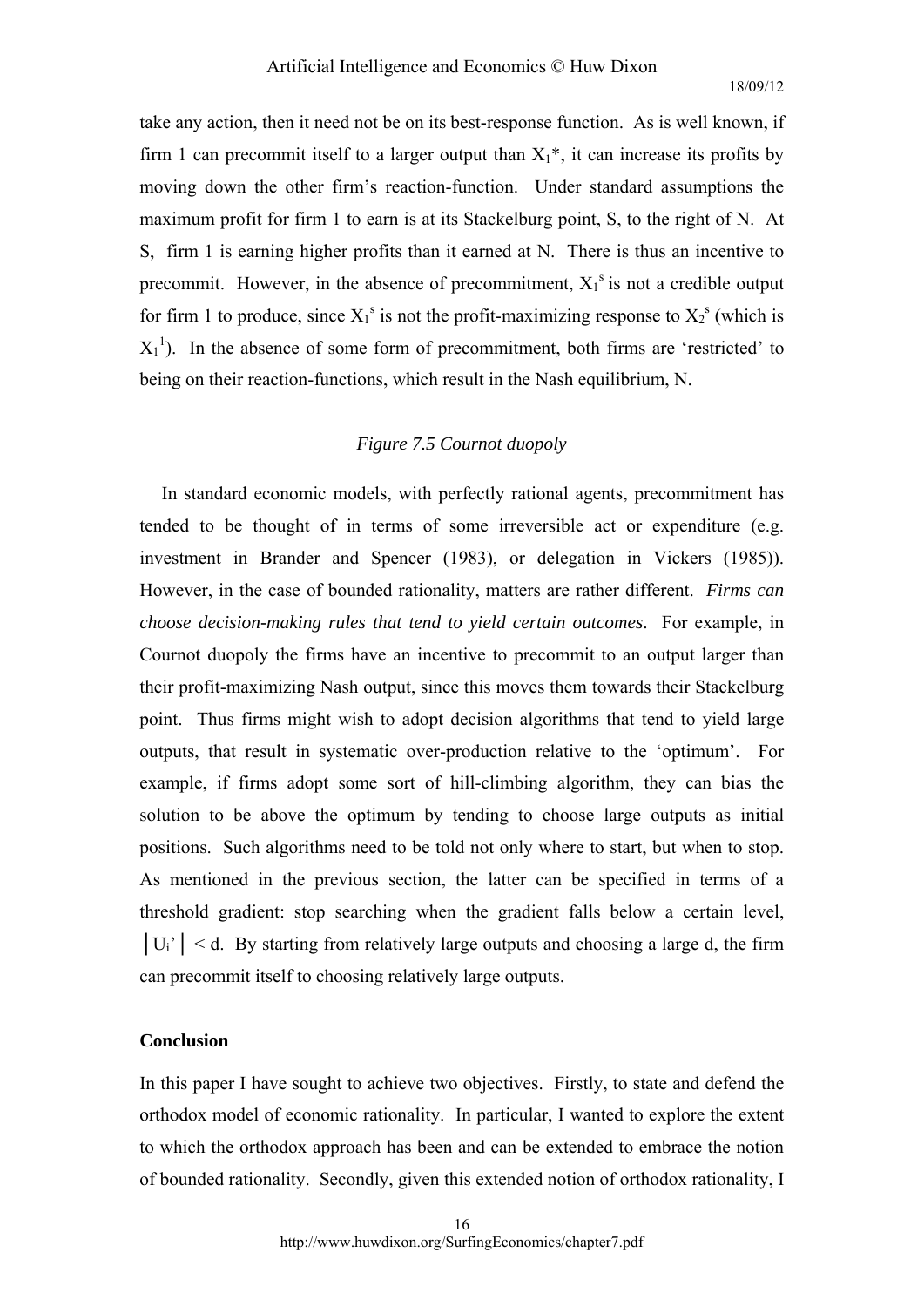sought to explore what role artificial intelligence might have in economic theory. To conclude, I will simply summarize and restate the arguments of the paper in a schematic form.

 Orthodox economic rationality is a model of rationality without reasoning. Insofar as economic agents tend to get things right – or almost right – we do not as theorists need to model how they solve their constrained-optimization problems. In most economic models it is assumed that agents are 'strict' optimizers, who effortlessly optimize. Whilst this is an idealization/simplification, it can easily be generalized to embrace bounded rationality by adopting the notion of ε-optimization. In neither case is it necessary to consider in detail how agents actually decide what to do, their 'reasoning'. This is an advantage insofar as it means that economic theorists can avoid the complexities of the psychological and bureaucratic decision processes within individuals and organizations, and simply consider the objective problems (and solutions) themselves.

 Given this extended notion of orthodox rationality, what role is there left for artificial intelligence? If orthodox rationality can handle decisions that yield optimal or near-optimal outcomes, it would appear that the main area for artificial intelligence to make a distinctive contribution is in situations where agents do not take decisions that yield optimal or near-optimal outcomes. I have highlighted two particular areas of possible research where this may be necessary: disequilibrium and strategic environments. In disequilibrium environments it is of the essence that agents make mistakes (otherwise we would be in equilibrium). For this very reason economic theorists have had great difficulty in modelling disequilibrium. In order to explain mistakes we need to understand not only the problem faced by agents, but the reasoning of agents, their method of solution. Artificial intelligence provides a practical framework for modelling the reasoning of economic agents in such situations. In strategic environments, agents can actually do better by behaving nonoptimally. In such situations, it is thus in agents' strategic interests to make 'mistakes'. The actual method of reasoning used to solve the agents' problems can then be used as a form of precommitment, to influence the eventual outcomes.

 This chapter has sought to define the limits and possibilities for artificial intelligence in economic theory, rather than make a positive and substantive contribution and application as found in other papers in Moss and Rae (1992). Whilst I do not see artificial intelligence as a new paradigm that will necessarily replace and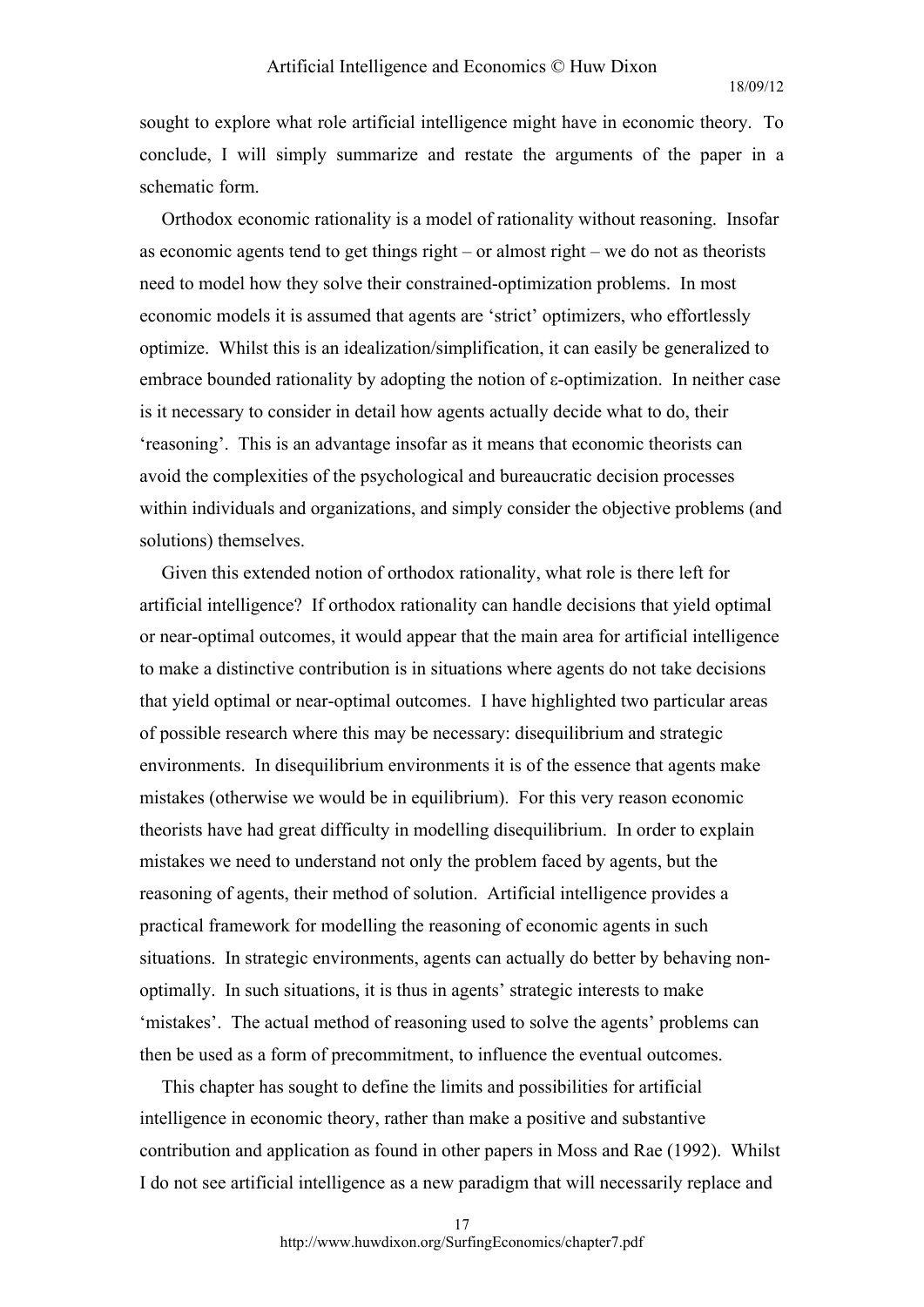supplant the orthodox economic model of rationality, it clearly has a great potential role, and one that will clearly become very important in future years.

<sup>&</sup>lt;sup>1</sup> "Compact" is a mathematical term meaning a set is closed and bounded.

<sup>&</sup>lt;sup>2</sup> A function y=f(x) maps a value of x onto a single value of y; a *correspondence* maps a value of x onto one or more values of y.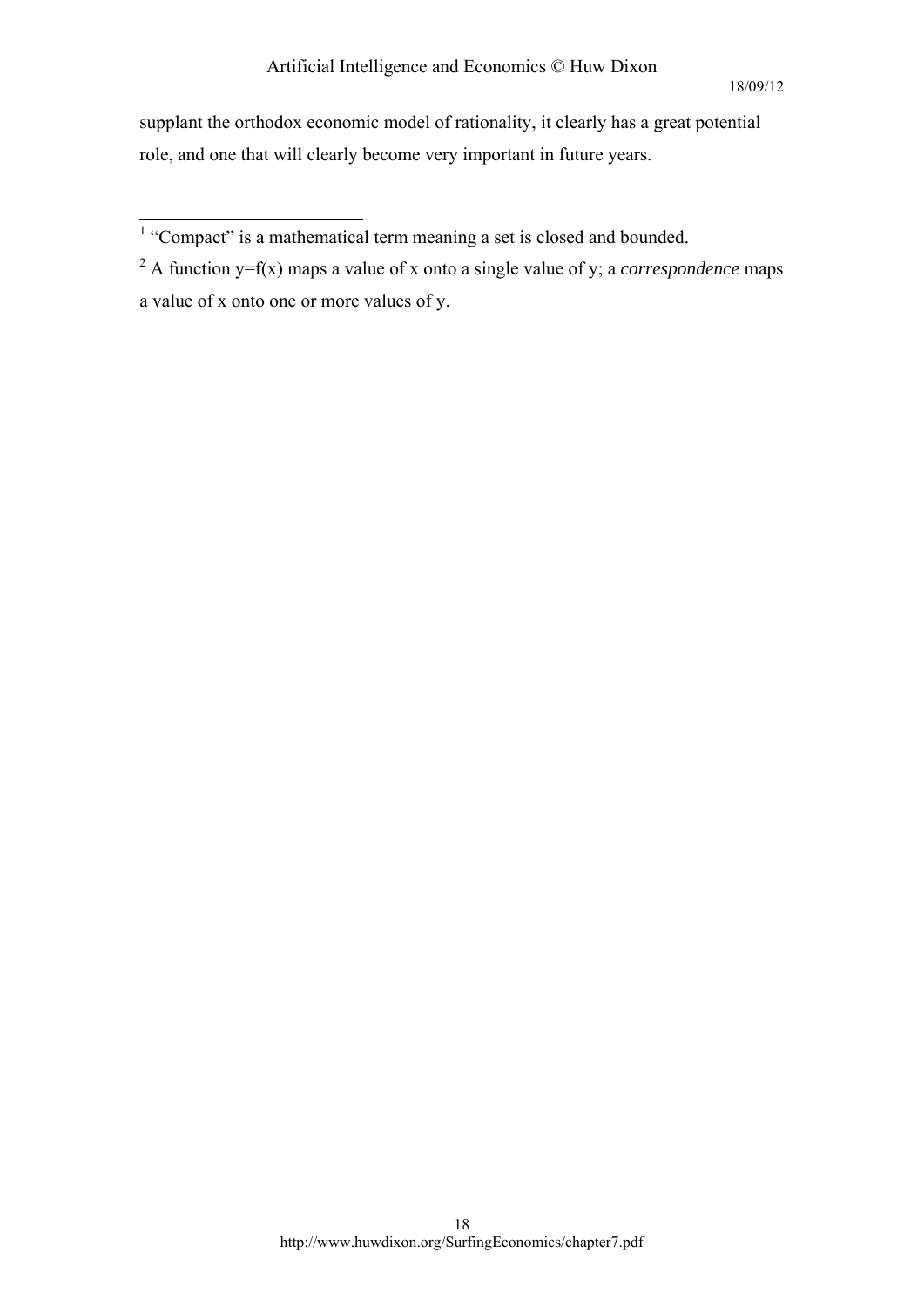

Figure 7.1  $\varepsilon$ -optimization.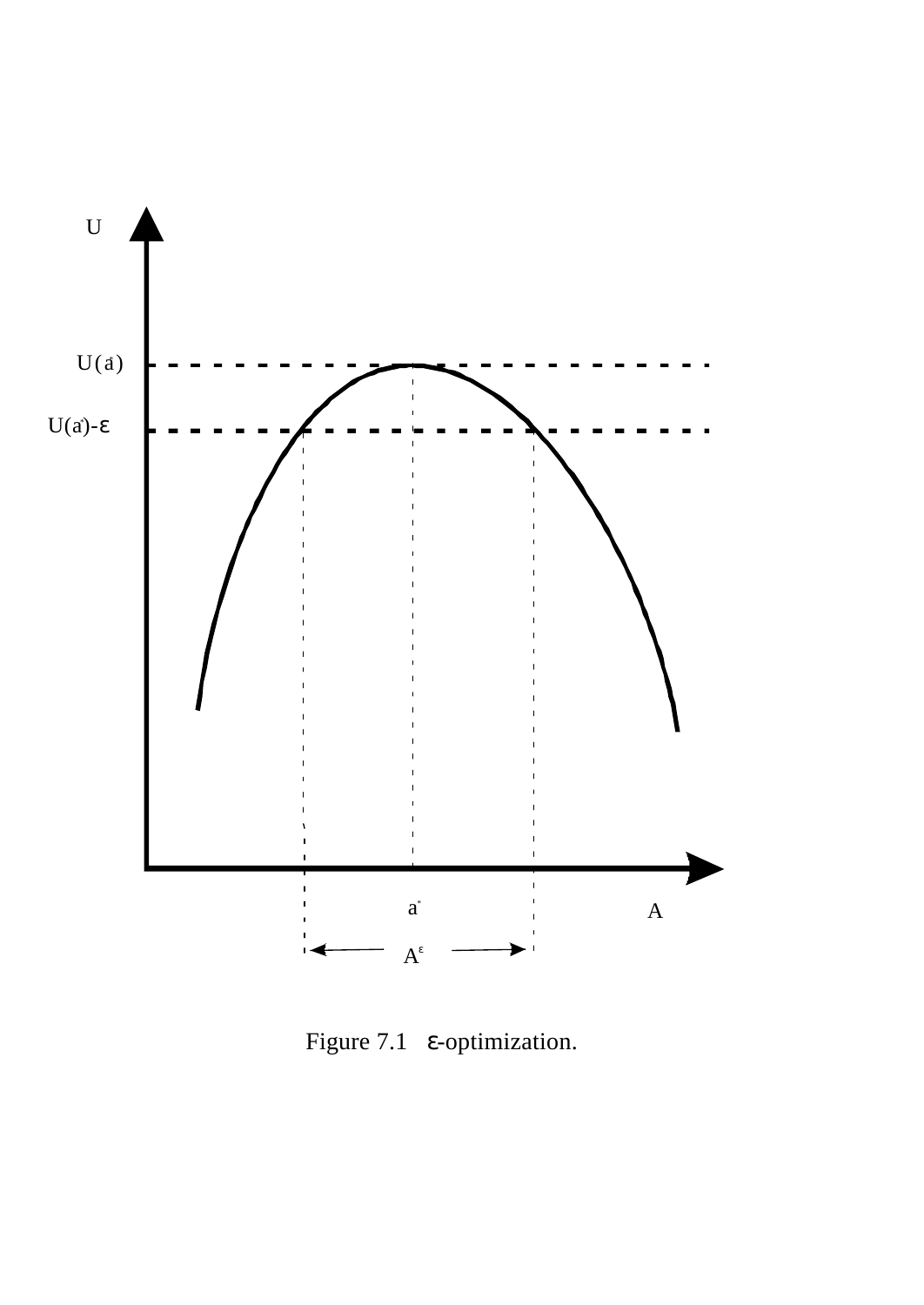

Fig. 7.2 Nash  $\varepsilon$ -equilibria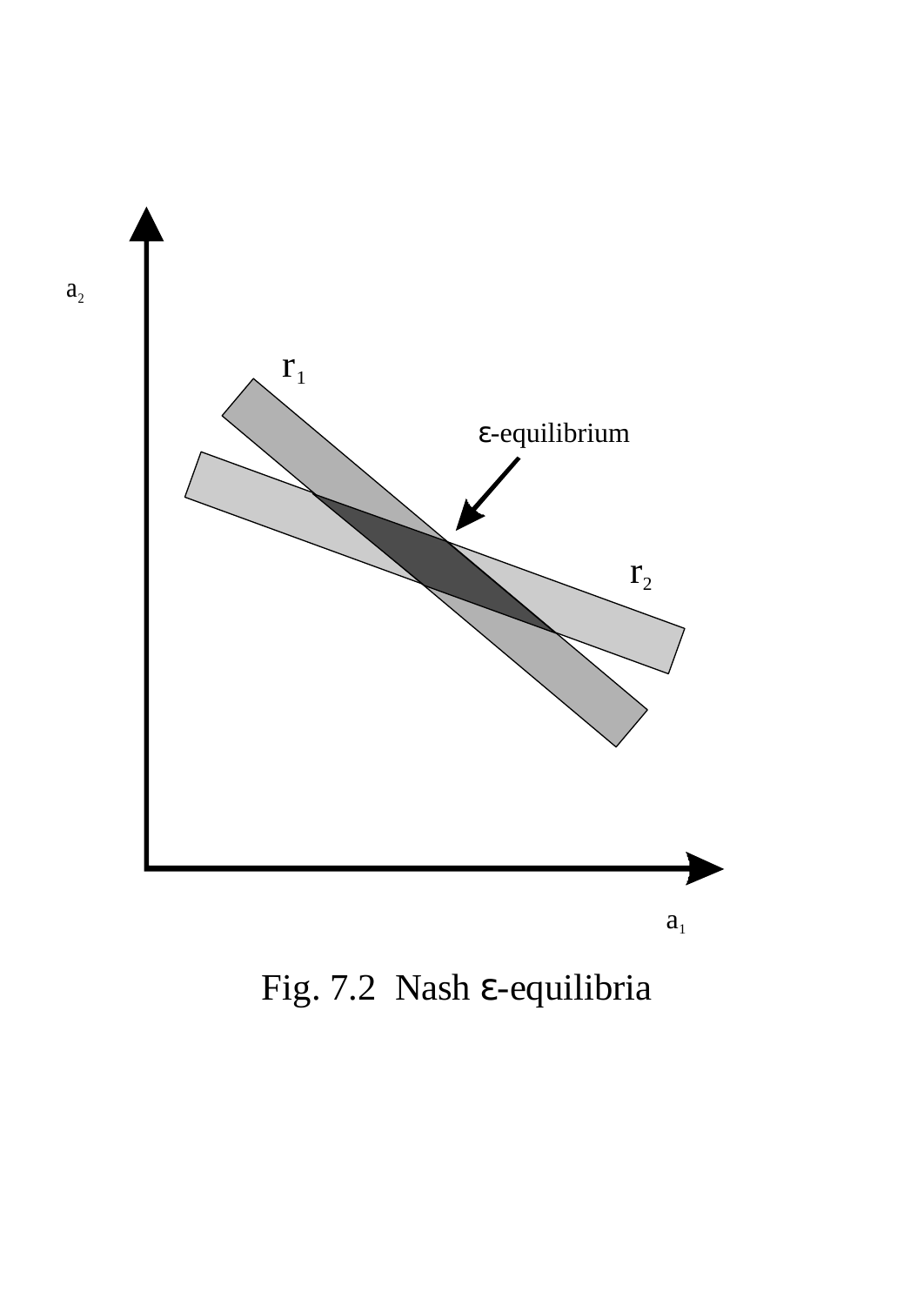



(b)"Tit-for-tat" machine

(c)"Grim-Strategy" Machine.



Fig. 7.3 Strategies as finite automata.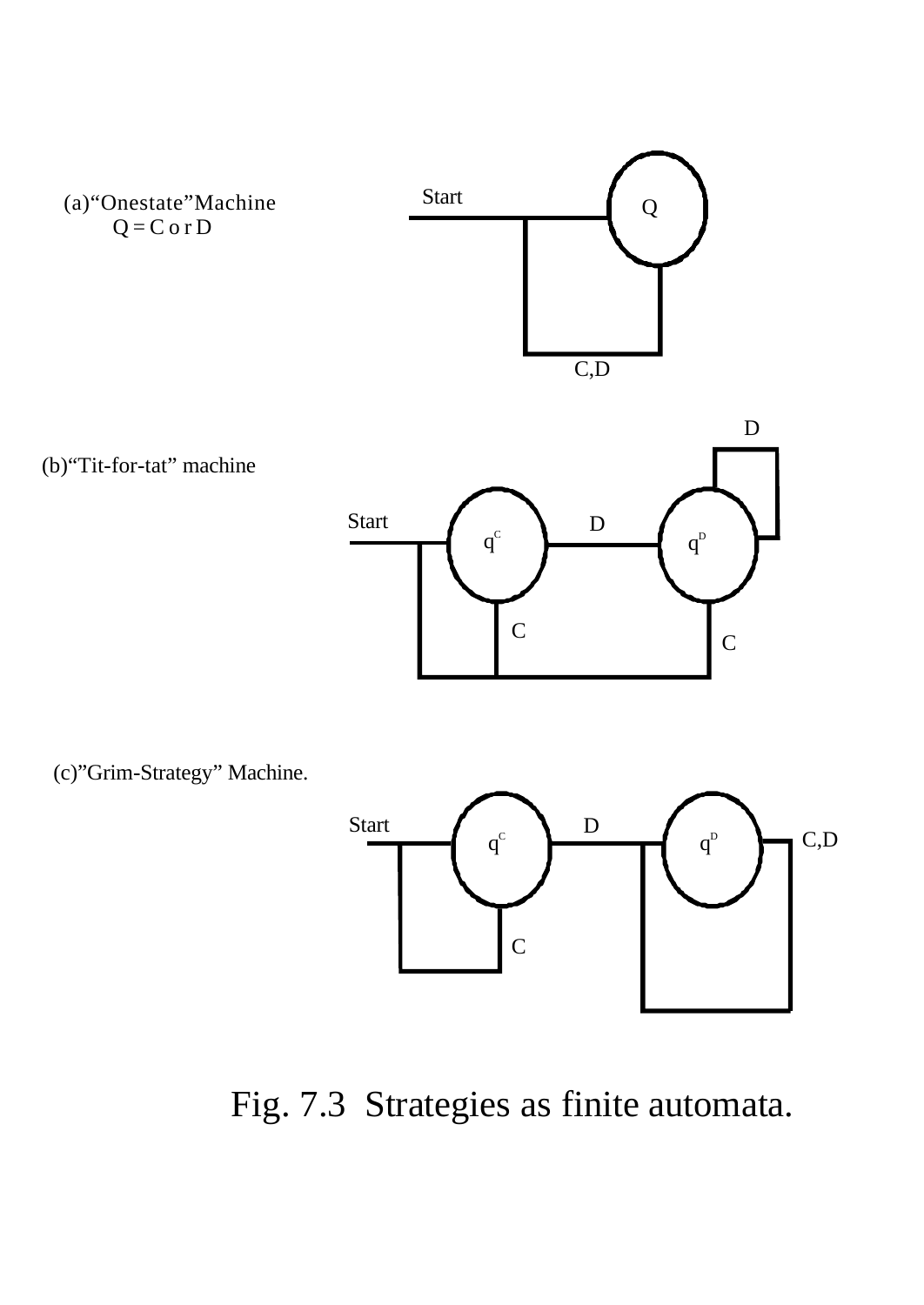

Fig. 7.4 Explaining a Mistake